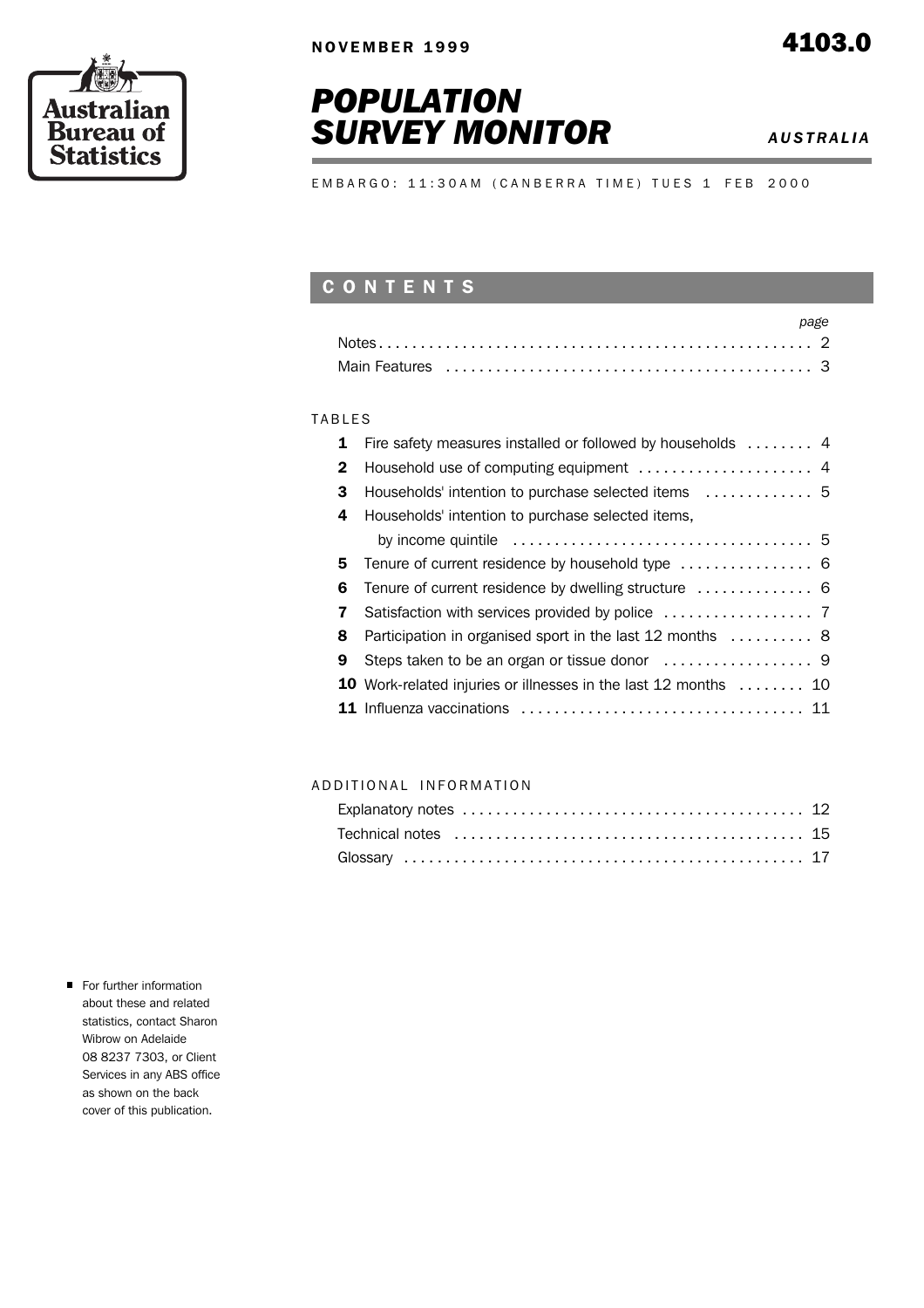|                             | <b>NOTES</b>                                 |                                                                                                                                                                                                                                                                                                                                                                                                                                                                                                                                                                                                                                     |
|-----------------------------|----------------------------------------------|-------------------------------------------------------------------------------------------------------------------------------------------------------------------------------------------------------------------------------------------------------------------------------------------------------------------------------------------------------------------------------------------------------------------------------------------------------------------------------------------------------------------------------------------------------------------------------------------------------------------------------------|
| FORTHCOMING ISSUES          | <b>ISSUE</b><br>February 2000<br>May 2000    | <b>RELEASE DATE</b><br>18 April 2000<br>18 July 2000                                                                                                                                                                                                                                                                                                                                                                                                                                                                                                                                                                                |
| ABOUT THIS PUBLICATION      |                                              | This publication presents summary results of the Population Survey Monitor (PSM).                                                                                                                                                                                                                                                                                                                                                                                                                                                                                                                                                   |
| ABOUT THIS SURVEY           | clients.                                     | The PSM is a quarterly household survey of approximately 3,000 households conducted<br>throughout Australia. Each survey includes a core set of socio-demographic questions<br>and a variable set of topics requested by various Commonwealth and State Government                                                                                                                                                                                                                                                                                                                                                                  |
|                             | merely indicative of the magnitude involved. | The estimates in this publication are based on a sample survey of households<br>throughout Australia and are subject to sampling variability because data are not<br>collected from all households. Relative standard errors give a measure of this variability<br>and indicate the degree of confidence that can be attached to the data (see Technical<br>Notes on pages 15 and 16 for more information). The standard errors for some statistics<br>are relatively high and users are advised to exercise caution when interpreting the<br>figures. These data cells are marked with * to indicate that they should be viewed as |
| SYMBOLS AND OTHER<br>USAGES | *<br>**<br>not applicable                    | relative standard error greater than 25% - subject to sampling variability too<br>high for most practical purposes<br>relative standard error greater than 50% - subject to sampling variability too<br>high for most practical purposes                                                                                                                                                                                                                                                                                                                                                                                            |
| ROUNDING                    |                                              | Where figures have been rounded, discrepancies may occur between sums of the<br>component items and totals. Published percentages are calculated prior to rounding of<br>the figures and therefore some discrepancy may occur between these percentages and<br>those that could be calculated from the rounded figures.                                                                                                                                                                                                                                                                                                             |
| INQUIRIES                   | publication.                                 | For information about statistics in this publication and the availability of related<br>unpublished statistics, contact Sharon Wibrow on Adelaide (08) 8237 7303.<br>For information about other ABS statistics and services, please refer to the back of this                                                                                                                                                                                                                                                                                                                                                                      |
|                             | W. McLennan                                  |                                                                                                                                                                                                                                                                                                                                                                                                                                                                                                                                                                                                                                     |

Australian Statistician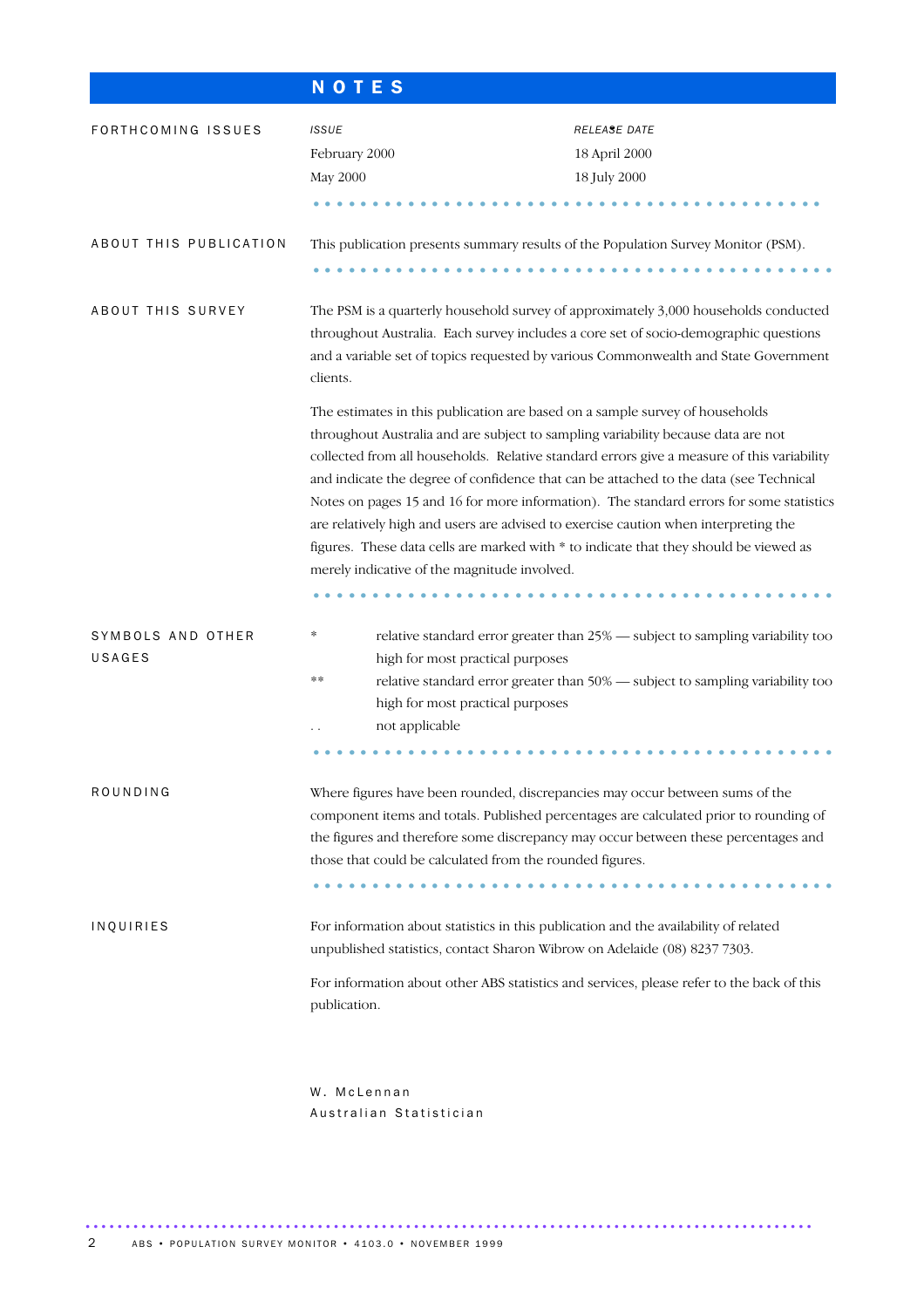## **MAIN FEATURES** ..............................................................

| FIRE SAFETY MEASURES         |                                                                                                                                                                                                                                                                                                                  |
|------------------------------|------------------------------------------------------------------------------------------------------------------------------------------------------------------------------------------------------------------------------------------------------------------------------------------------------------------|
|                              | The most common fire safety measures installed or followed in households were smoke                                                                                                                                                                                                                              |
|                              | alarms/detectors (69.4%) and safety switch/circuit breakers (50.6%) (refer to table 1).                                                                                                                                                                                                                          |
| <b>COMPUTER USAGE</b>        |                                                                                                                                                                                                                                                                                                                  |
|                              | Over 3.0 million households (44.0%) use a computer at home at least once a week (refer<br>to table 2).                                                                                                                                                                                                           |
| <b>CONSUMER EXPECTATIONS</b> |                                                                                                                                                                                                                                                                                                                  |
|                              | Almost 3.6 million households (51.3%) indicated in November 1999 that they intend to<br>purchase a major item in the March quarter 2000. Over 1.8 million households (27.0%)<br>indicated that they intend to buy a household item worth more than \$200 in the March<br>quarter 2000 (refer to tables 3 and 4). |
| <b>HOUSING</b>               |                                                                                                                                                                                                                                                                                                                  |
|                              | Over 5.0 million households (72.8%) own or are purchasing the residence in which they<br>live. Of all separate houses, 80.7% are owned or being purchased, 13.2% are privately<br>rented and 3.6% are publicly rented (refer to tables 5 and 6).                                                                 |
| <b>POLICE</b>                |                                                                                                                                                                                                                                                                                                                  |
|                              | Of persons aged 18 years and over, 49.2% were satisfied with the services provided by<br>police and 17.0% were very satisfied (refer to table 7).                                                                                                                                                                |
| ORGANISED SPORT              |                                                                                                                                                                                                                                                                                                                  |
|                              | In the last 12 months, 35.6% of males and 26.1% of females aged 18 years and over have<br>participated in sport or physical activity organised by a club or association (refer to<br>table 8).                                                                                                                   |
| ORGAN OR TISSUE DONATION     |                                                                                                                                                                                                                                                                                                                  |
|                              | Of persons aged 18 years and over, 47.7% have taken steps to be an organ or tissue<br>donor, with 33.2% being listed as a donor on their driver's licence and 32.8% having<br>discussed their willingness to be a donor with their family (refer to table 9).                                                    |
| OCCUPATIONAL HEALTH          |                                                                                                                                                                                                                                                                                                                  |
| <b>AND SAFETY</b>            |                                                                                                                                                                                                                                                                                                                  |
|                              | Of persons aged 18 years or over who worked in the last 12 months, 11.3% suffered a<br>work-related injury or became aware of a work related illness (refer to table 10).                                                                                                                                        |
| <b>IMMUNISATION</b>          |                                                                                                                                                                                                                                                                                                                  |
|                              | Almost 2.0 million persons aged 50 years and over (41.5%) had an influenza vaccination<br>in 1999. Of persons aged 65 years and over, 66.2% had an influenza vaccination in 1999<br>(refer to table 11).                                                                                                         |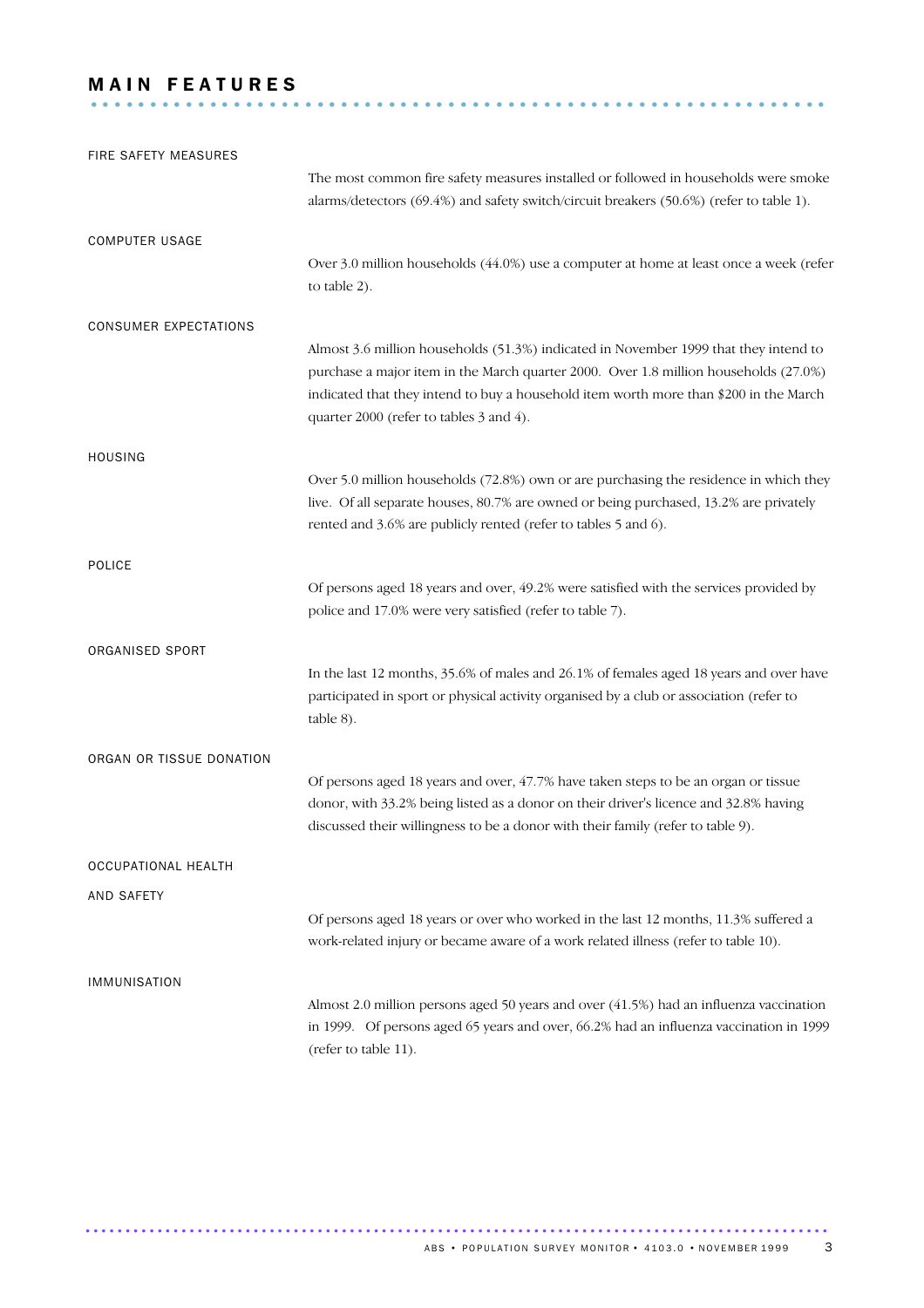|                                                 | Metropolitan |        | Ex-metropolitan | Total  |             |        |
|-------------------------------------------------|--------------|--------|-----------------|--------|-------------|--------|
| Fire safety measure                             | '000         | %      | '000            | %      | '000        | %      |
|                                                 |              |        |                 |        |             |        |
| Fire safety measure installed or followed       |              |        |                 |        |             |        |
| Operational smoke alarm(s) or smoke detector(s) | 3 162.7      | 71.5   | 1 6 6 4.7       | 65.8   | 4827.5      | 69.4   |
| Fire sprinkler system                           | $*52.8$      | $*1.2$ | $*38.3$         | $*1.5$ | $*91.1$     | $*1.3$ |
| Safety switch/circuit breaker                   | 2 2 5 2 . 2  | 50.9   | 1 2 6 9.3       | 50.2   | 3 5 2 1.4   | 50.6   |
| Fire extinguisher                               | 1 0 4 4.7    | 23.6   | 784.1           | 31.0   | 1828.8      | 26.3   |
| Fire blanket                                    | 458.1        | 10.4   | 294.0           | 11.6   | 752.2       | 10.8   |
| Fire evacuation plan                            | 530.5        | 12.0   | 377.8           | 14.9   | 908.4       | 13.1   |
| External water supply                           | 226.7        | 5.1    | 582.6           | 23.0   | 809.3       | 11.6   |
| Removal of external fuel sources                | 446.6        | 10.1   | 686.3           | 27.1   | 1 1 3 2 . 9 | 16.3   |
| External sprinkler                              | 685.4        | 15.5   | 540.8           | 21.4   | 1 2 2 6 . 2 | 17.6   |
| Other fire safety measure                       | $*37.6$      | $*0.9$ | $*34.2$         | $*1.4$ | $*71.8$     | $*1.0$ |
| Total households with a fire safety measure(a)  | 3 840.8      | 86.8   | 2 2 4 3 . 1     | 88.7   | 6 0 8 3.8   | 87.5   |
| No fire safety measure installed or followed    | 571.1        | 12.9   | 271.0           | 10.7   | 842.0       | 12.1   |
| Don't know                                      | $*12.3$      | $*0.3$ | $*14.9$         | $*0.6$ | $*27.1$     | $*0.4$ |
| <b>Total</b>                                    | 4 4 2 4 .1   | 100.0  | 2 5 2 8 . 9     | 100.0  | 6953.0      | 100.0  |
|                                                 |              |        |                 |        |             |        |

(a) For the total number of households with a fire safety measure, the sum of the components is larger than the total as a number of households may have more than one fire safety measure installed or followed.



|                                                                                       | Number                         | Proportion            |
|---------------------------------------------------------------------------------------|--------------------------------|-----------------------|
| Computer use                                                                          | '000                           | %                     |
|                                                                                       |                                |                       |
| Households which use a computer(a)<br>Households which do not use a computer<br>Total | 3 0 5 7 .3<br>3895.7<br>6953.0 | 44.0<br>56.0<br>100.0 |

............................................. .......................

(a) Households where any member of the household uses a computer at home at least once a week.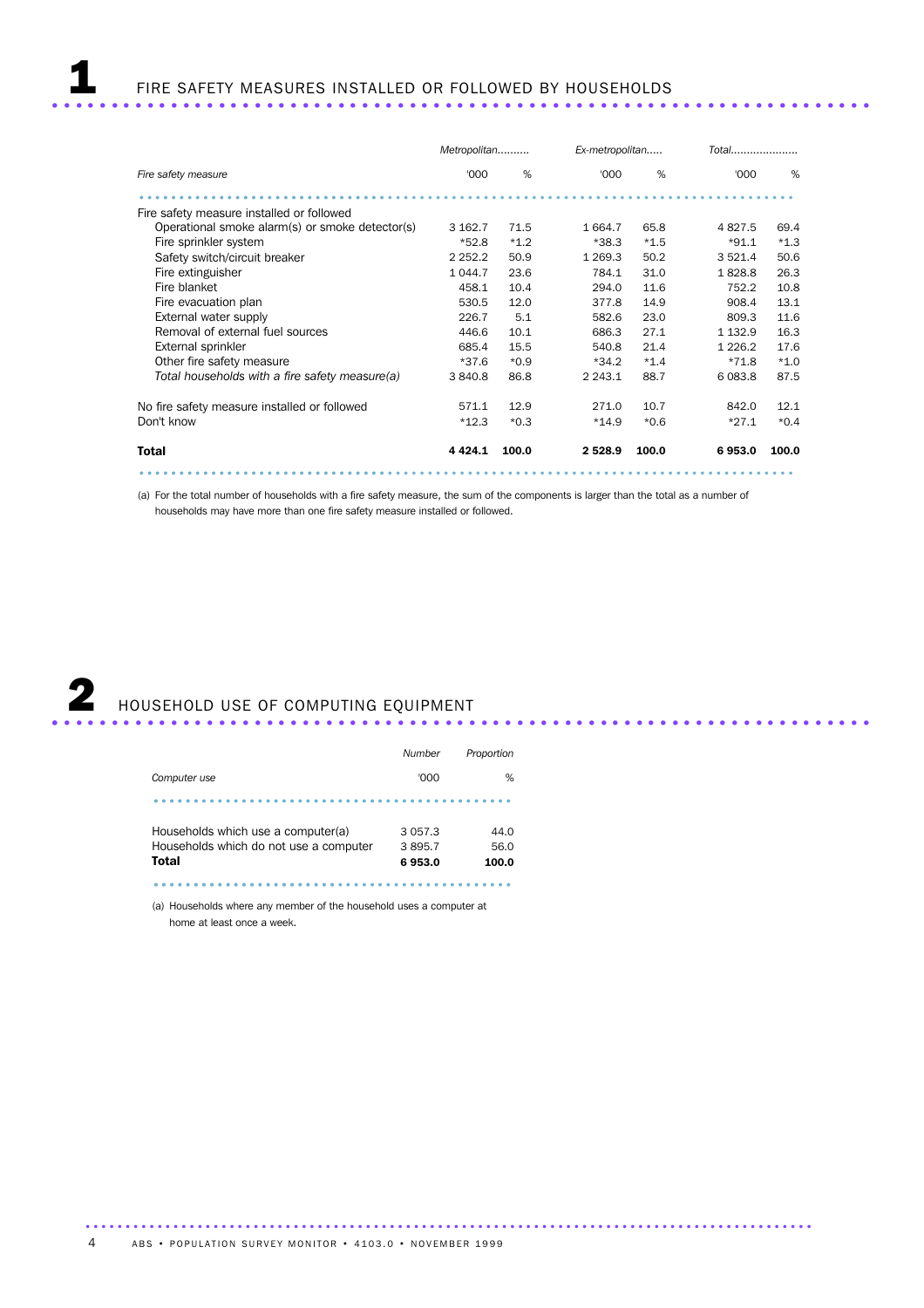|                                                     | Number  | Proportion(b) |
|-----------------------------------------------------|---------|---------------|
| Item                                                | '000    | %             |
|                                                     |         |               |
| A new car                                           | 178.7   | 2.6           |
| A second-hand car                                   | 538.1   | 7.7           |
| A personal computer                                 | 491.1   | 7.1           |
| Household item worth more than \$200                | 1878.9  | 27.0          |
| Home alterations or additions worth more than \$500 | 963.1   | 13.9          |
| Landscaping worth more than \$500                   | 447.8   | 6.4           |
| A holiday worth more than \$500                     | 1 302.2 | 18.7          |
| Any other item worth more than \$500                | 196.2   | 2.8           |
| Total(c)                                            | 3565.8  | 51.3          |
|                                                     |         |               |

(a) Intention to purchase in the March quarter 2000.

(b) Proportion of all households.

(c) For the total number of households intending to purchase, the sum of the components is larger than the total as a number of households intend to purchase more than one item.



# He all Households' INTENTION TO PURCHASE SELECTED ITEMS(a), By Income Quintile

.............................................................................................

|                              | Intend to purchase |      | Do not intend<br>to purchase |      |             | Total |  |
|------------------------------|--------------------|------|------------------------------|------|-------------|-------|--|
| Household income quintile    | '000               | %    | '000                         | %    | '000        | %     |  |
|                              |                    |      |                              |      |             |       |  |
| First quintile (lowest 20%)  | 300.6              | 24.8 | 911.2                        | 75.2 | 1 2 1 1 .8  | 100.0 |  |
| Second quintile              | 422.4              | 39.4 | 650.0                        | 60.6 | 1 0 7 2 . 3 | 100.0 |  |
| Third quintile               | 669.1              | 57.6 | 493.3                        | 42.4 | 1 1 6 2 . 4 | 100.0 |  |
| Fourth quintile              | 801.7              | 63.2 | 465.9                        | 36.8 | 1 2 6 7 . 6 | 100.0 |  |
| Fifth quintile (highest 20%) | 880.4              | 74.4 | 302.7                        | 25.6 | 1 1 8 3 . 1 | 100.0 |  |
| Don't know(b)                | 491.6              | 46.6 | 564.2                        | 53.4 | 1 0 5 5.7   | 100.0 |  |
| Total                        | 3 5 6 5.8          | 51.3 | 3 3 8 7 . 2                  | 48.7 | 6953.0      | 100.0 |  |
|                              |                    |      |                              |      |             |       |  |

(a) Intention to purchase at least one of the selected items listed in table 3 in the March quarter 2000.

(b) Household income not reported.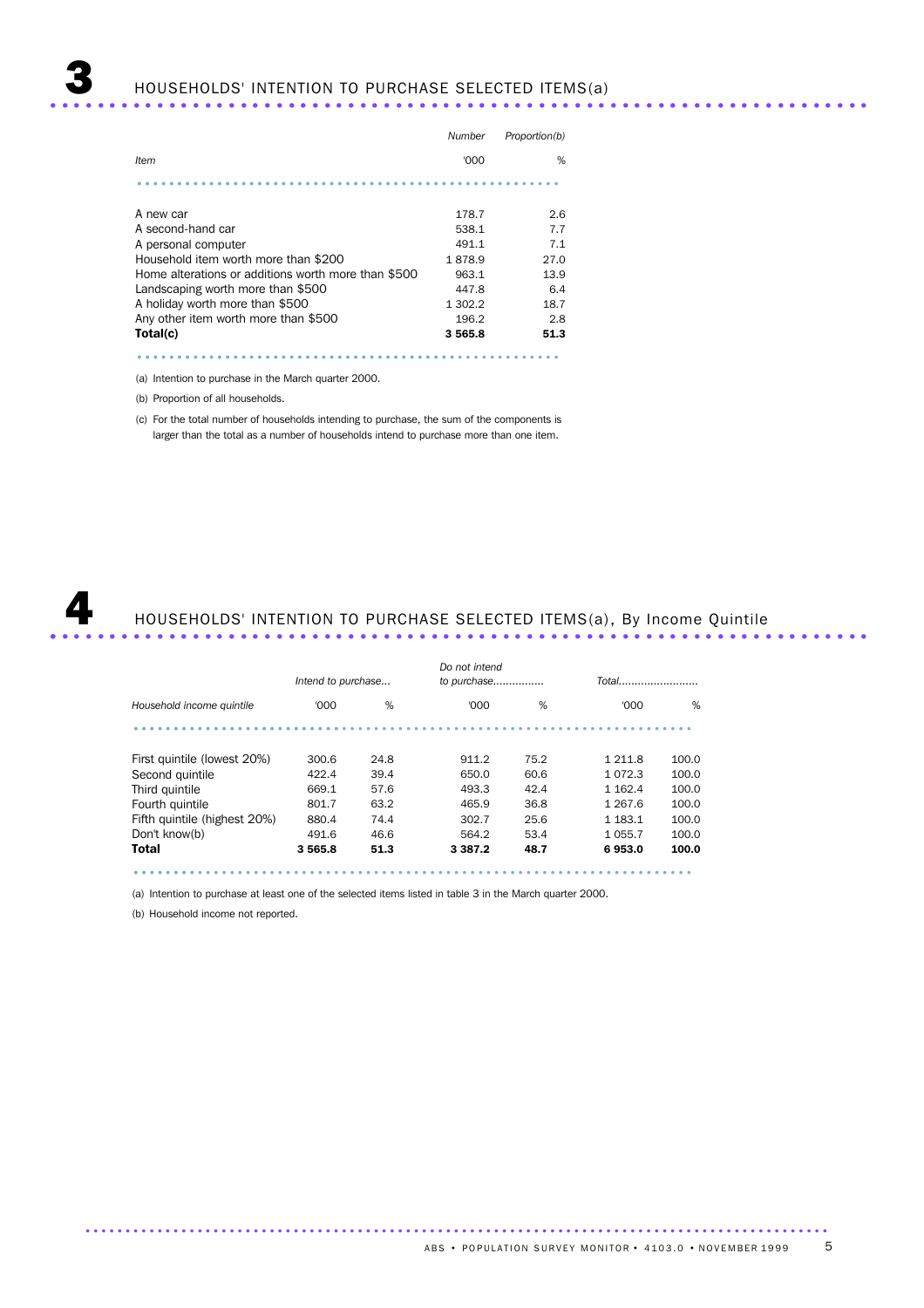|                                 | TENURE              |                  |                   |        |                 | $TOTAL$     |
|---------------------------------|---------------------|------------------|-------------------|--------|-----------------|-------------|
| Household type                  | Owner/<br>purchaser | Public<br>renter | Private<br>renter | Other  | Pro-<br>portion | Number      |
|                                 | %                   | %                | %                 | %      | %               | '000        |
| Person living alone             | 65.7                | 7.0              | 23.7              | 3.6    | 100.0           | 1461.9      |
| Married couple(a) only          | 83.2                | $*1.7$           | 12.8              | $*2.3$ | 100.0           | 1753.7      |
| Married couple(a) with children | 81.1                | 3.2              | 13.7              | 2.0    | 100.0           | 2 3 5 7 . 5 |
| Single parent with children     | 56.7                | $***$            | 24.1              | $***$  | 100.0           | 658.1       |
| Other households                | 49.5                | $***$            | 46.2              | $***$  | 100.0           | 721.8       |
| <b>Total</b>                    | 72.8                | 4.9              | 19.9              | 2.4    | 100.0           | 6953.0      |
|                                 |                     |                  |                   |        |                 |             |
|                                 | '000                | '000             | '000              | '000   |                 | '000        |
| <b>Total</b>                    | 5 061.8             |                  | 338.4 1 386.2     | 166.6  |                 | 6953.0      |
|                                 |                     |                  |                   |        |                 |             |

(a) Includes de facto couples.

# 6 TENURE OF CURRENT RESIDENCE BY DWELLING STRUCTURE ..................................................................... ..

|                              | TENURE.             |                  |                   | <b>TOTAL</b> |                 |         |
|------------------------------|---------------------|------------------|-------------------|--------------|-----------------|---------|
| Dwelling structure           | Owner/<br>purchaser | Public<br>renter | Private<br>renter | Other        | Pro-<br>portion | Number  |
|                              | %                   | %                | %                 | %            | %               | '000    |
| Separate house               | 80.7                | 3.6              | 13.2              | 2.5          | 100.0           | 5 700.4 |
| Semi-detached/row/terrace(a) | 42.2                | $***$            | $**$              | $***$        | 100.0           | 562.0   |
| Flat/unit/apartment          | 28.2                | 8.6              | 60.6              | $*2.6$       | 100.0           | 640.9   |
| Other dwelling               | $**$                | $**$             | $***$             | $**$         | 100.0           | $*49.7$ |
| Total                        | 72.8                | 4.9              | 19.9              | 2.4          | 100.0           | 6953.0  |
|                              |                     |                  |                   |              |                 |         |
|                              | '000                | '000             | '000              | '000         |                 | '000    |
| Total                        | 5 0 6 1.8           | 338.4            | 1 3 8 6.2         | 166.6        |                 | 6953.0  |
|                              |                     |                  |                   |              |                 |         |

...........................................................................................

(a) Includes flat attached to house.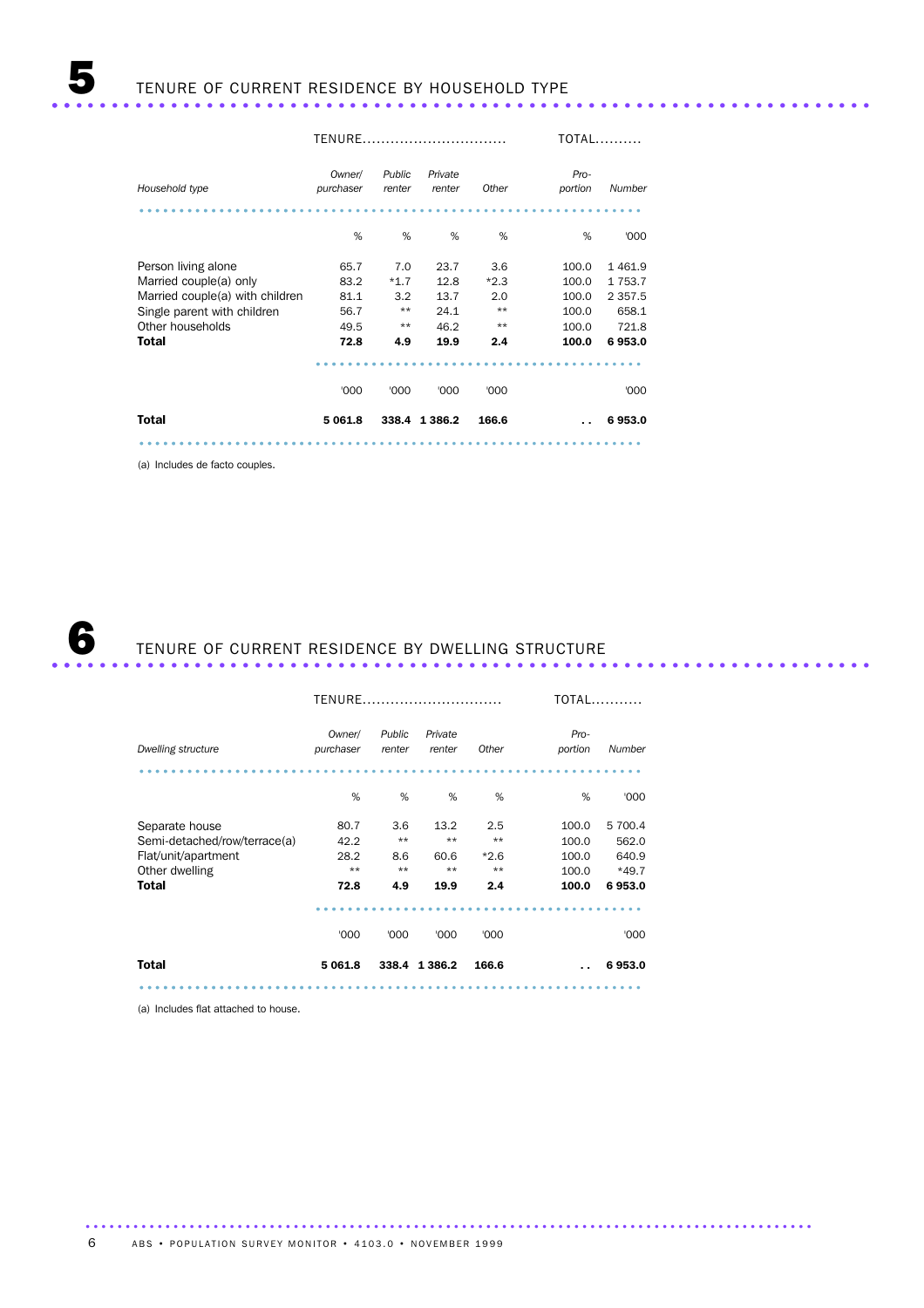|                            |                 |              |              |                 |              |                 |                                   | <b>TOTAL</b>      |
|----------------------------|-----------------|--------------|--------------|-----------------|--------------|-----------------|-----------------------------------|-------------------|
|                            |                 |              |              |                 |              |                 |                                   |                   |
|                            |                 |              |              |                 |              | 65 and          | Pro-                              |                   |
| Level of satisfaction      | $18 - 24$       | 25–34        | 35–44        | $45 - 54$       | $55 - 64$    | over            | portion                           | Number            |
|                            |                 |              |              |                 |              |                 |                                   |                   |
|                            |                 |              |              | MALES           |              |                 |                                   |                   |
|                            | %               | $\%$         | %            | %               | %            | %               | $\%$                              | '000              |
|                            |                 |              |              |                 |              |                 |                                   |                   |
| Very satisfied             | $^{\star\star}$ | 10.6         | 14.9         | 16.7            | 19.2         | 24.0            | 14.4                              | 973.2             |
| Satisfied                  | 47.4            | 50.2         | 44.2         | 42.5            | 51.8         | 51.4            | 47.5                              | 3 200.3           |
| Neither                    | 26.3            | 19.5         | 18.3         | 15.4            | 12.5         | $*9.7$          | 17.2                              | 1 1 5 9.0         |
| <b>Dissatisfied</b>        | 14.3            | 10.8         | 13.8         | 16.7            | $*7.4$       | $*8.5$          | 12.3                              | 825.6             |
| Very dissatisfied          | $*8.8$          | $*4.3$       | $*3.3$       | $*4.9$          | $*7.3$       | $*3.0$          | 5.0                               | 338.1             |
| Don't know                 | $^{\star\star}$ | $*4.6$       | $*5.5$       | $*3.8$          | $\star\star$ | $*3.4$          | 3.6                               | 243.2             |
| Total                      | 100.0           | 100.0        | 100.0        | 100.0           | 100.0        | 100.0           | 100.0                             | 6 7 3 9.5         |
|                            |                 |              |              |                 |              |                 |                                   |                   |
|                            |                 |              |              |                 |              |                 |                                   |                   |
|                            | '000            | '000         | '000         | '000            | '000         | '000            |                                   | '000              |
| Total                      | 918.2           | 1 3 8 4 . 3  | 1418.3       | 1 2 5 3 . 3     | 828.2        | 937.2           | $\sim$ $\sim$                     | 6 7 3 9.5         |
|                            |                 |              |              |                 |              |                 | * * * * * * * * * * * * * * * * * |                   |
|                            |                 |              |              | <b>FEMALES</b>  |              |                 |                                   |                   |
|                            |                 |              |              |                 |              |                 |                                   |                   |
|                            | $\%$            | $\%$         | %            | %               | %            | %               | %                                 | '000              |
| Very satisfied             | 13.8            | 13.6         | 18.2         | 20.9            | 21.7         | 29.5            | 19.4                              | 1 3 4 9.6         |
| Satisfied                  | 48.1            | 56.1         | 52.2         | 44.6            | 49.1         | 53.4            | 50.9                              | 3 540.6           |
| Neither                    | 21.8            | 15.7         | 16.0         | 14.7            | $*8.1$       | $*5.2$          | 13.8                              | 957.7             |
| Dissatisfied               | $*9.4$          | 8.6          | 8.8          | 13.5            | $*10.1$      | $*5.8$          | 9.4                               | 652.4             |
| Very dissatisfied          | $*4.1$          | $*2.3$       | $***$        | $*3.0$          | $\star\star$ | $***$           | 2.1                               | 147.6             |
| Don't know                 | $*2.8$          | $*3.7$       | $*3.3$       | $*3.3$          | $\star\star$ | $^{\star\star}$ | 4.4                               | 305.8             |
| Total                      | 100.0           | 100.0        | 100.0        | 100.0           | 100.0        | 100.0           | 100.0                             | 6953.7            |
|                            |                 |              |              |                 |              |                 |                                   |                   |
|                            |                 |              |              |                 |              |                 |                                   |                   |
|                            | '000            | '000         | '000         | '000            | '000         | '000            |                                   | '000              |
|                            |                 |              |              |                 |              |                 |                                   |                   |
| Total                      | 895.8           | 1 4 1 5.5    | 1449.9       | 1 2 4 6.7       |              | 820.4 1 125.3   | $\sim$ $\sim$                     | 6953.7            |
|                            |                 |              |              |                 |              |                 | .                                 |                   |
|                            |                 |              |              | PERSONS         |              |                 |                                   |                   |
|                            | %               | $\%$         | %            | %               | %            | %               | %                                 | '000              |
|                            |                 |              |              |                 |              |                 |                                   |                   |
| Very satisfied             | 8.0             | 12.1         | 16.6         | 18.8            | 20.5         | 27.0            | 17.0                              | 2 3 2 2.8         |
| Satisfied                  | 47.7            | 53.2         | 48.2         | 43.5            | 50.5         | 52.5            | 49.2                              | 6740.9            |
| Neither                    | 24.1            | 17.6         | 17.1         | 15.1            | 10.3         | 7.2             | 15.5                              | 2 1 1 6.7         |
| <b>Dissatisfied</b>        | 11.9            | 9.7          | 11.3         | 15.1            | 8.8          | 7.0             | 10.8                              | 1478.0            |
| Very dissatisfied          | 6.5             | $*3.3$       | $*2.4$       | 4.0             | $*4.2$       | $*1.8$          | 3.5                               | 485.8             |
| Don't know<br><b>Total</b> | $*1.9$<br>100.0 | 4.1<br>100.0 | 4.4<br>100.0 | $*3.5$<br>100.0 | 5.7<br>100.0 | $*4.4$<br>100.0 | 4.0<br>100.0                      | 548.9<br>13 693.1 |
|                            |                 |              |              |                 |              |                 |                                   |                   |
|                            |                 |              |              |                 |              |                 |                                   |                   |
|                            | '000            | '000         | '000         | '000            | '000         | '000            |                                   | '000              |
|                            |                 |              |              |                 |              |                 |                                   |                   |
| <b>Total</b>               | 1814.0          | 2 799.8      | 2 868.1      | 2 500.0         |              | 1 648.7 2 062.5 |                                   | $\ldots$ 13 693.1 |
|                            |                 |              |              |                 |              |                 |                                   |                   |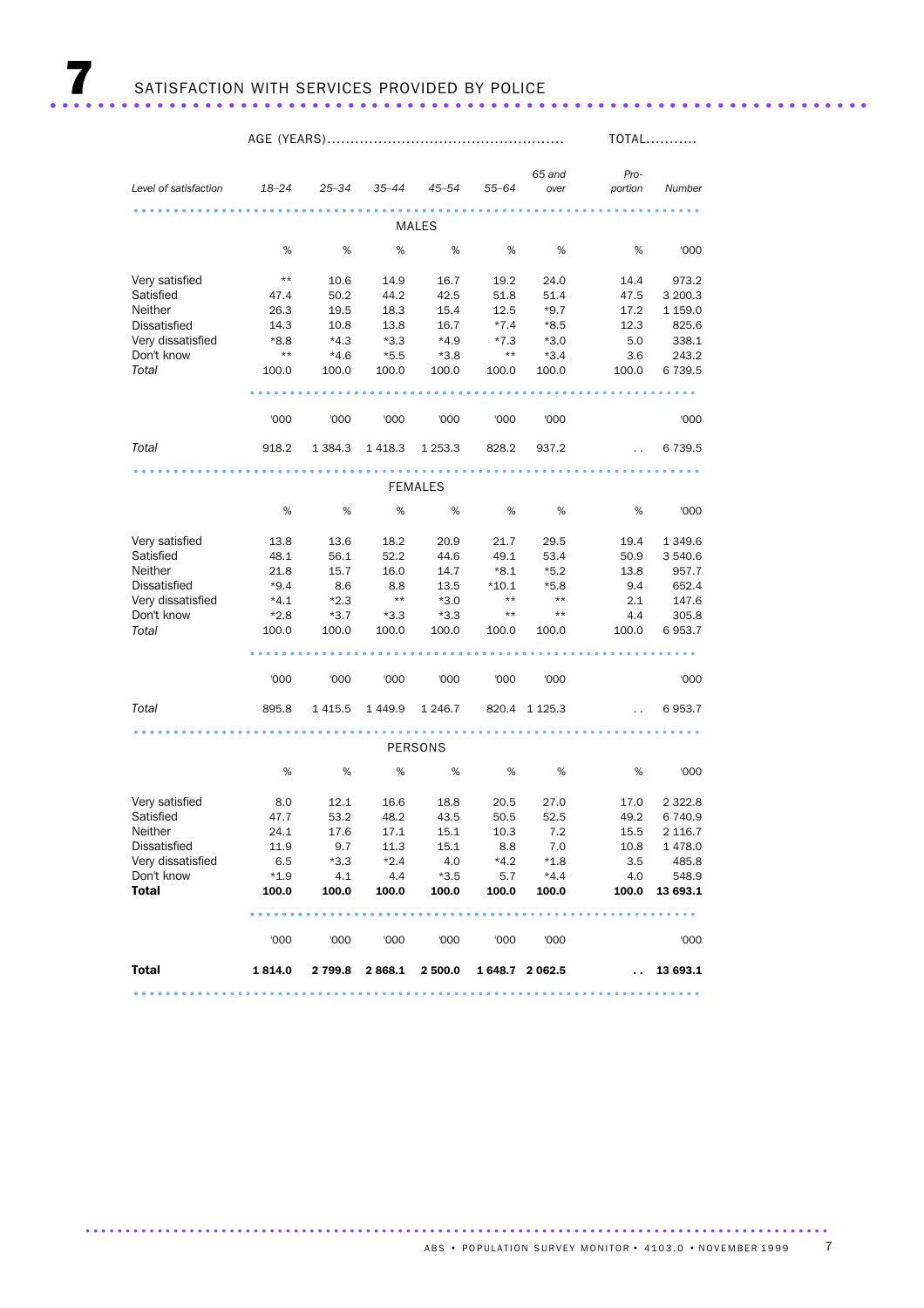|                                                                        |              |              |                |              |              |                |                      | <b>TOTAL</b>             |
|------------------------------------------------------------------------|--------------|--------------|----------------|--------------|--------------|----------------|----------------------|--------------------------|
| Participation                                                          | $18 - 24$    | $25 - 34$    | $35 - 44$      | $45 - 54$    | $55 - 64$    | 65 and<br>over | Pro-<br>portion      | Number                   |
|                                                                        |              |              | <b>MALES</b>   |              |              |                |                      |                          |
|                                                                        | %            | %            | %              | $\%$         | %            | %              | %                    | '000                     |
| Participated in organised sport<br>No participation in organised sport | 48.2<br>51.8 | 48.5<br>51.5 | 36.4<br>63.6   | 26.8<br>73.2 | 23.9<br>76.1 | 25.4<br>74.6   | 35.6<br>64.4         | 2 402.5<br>4 3 3 7 .0    |
| Total                                                                  | 100.0        | 100.0        | 100.0          | 100.0        | 100.0        | 100.0          | 100.0                | 6739.5                   |
|                                                                        |              |              |                |              |              |                |                      |                          |
|                                                                        | '000         | '000         | '000           | '000         | '000         | '000           |                      | '000                     |
| Total                                                                  | 918.2        | 1 3 8 4 . 3  | 1 4 1 8.3      | 1 2 5 3 . 3  | 828.2        | 937.2          | $\ddot{\phantom{0}}$ | 6 7 3 9.5                |
|                                                                        |              |              | <b>FEMALES</b> |              |              |                | <b>**********</b>    |                          |
|                                                                        | %            | %            | %              | %            | %            | %              | %                    | '000                     |
| Participated in organised sport<br>No participation in organised sport | 40.7<br>59.3 | 32.6<br>67.4 | 26.8<br>73.2   | 18.1<br>81.9 | 20.2<br>79.8 | 18.3<br>81.7   | 26.1<br>73.9         | 1812.9<br>5 140.8        |
| Total                                                                  | 100.0        | 100.0        | 100.0          | 100.0        | 100.0        | 100.0          | 100.0                | 6953.7                   |
|                                                                        |              |              |                |              |              |                |                      |                          |
|                                                                        | '000         | '000         | '000           | '000         | '000         | '000           |                      | '000                     |
| Total                                                                  | 895.8        | 1 4 1 5 .5   | 1 4 4 9.9      | 1 2 4 6.7    | 820.4        | 1 1 2 5 . 3    | $\ddot{\phantom{a}}$ | 6953.7                   |
|                                                                        |              |              | PERSONS        |              |              |                |                      |                          |
|                                                                        | %            | %            | %              | $\%$         | $\%$         | %              | %                    | '000                     |
| Participated in organised sport<br>No participation in organised sport | 44.5<br>55.5 | 40.5<br>59.5 | 31.6<br>68.4   | 22.5<br>77.5 | 22.1<br>77.9 | 21.5<br>78.5   | 30.8<br>69.2         | 4 2 1 5.4<br>9 4 7 7 . 7 |
| <b>Total</b>                                                           | 100.0        | 100.0        | 100.0          | 100.0        | 100.0        | 100.0          | 100.0                | 13 693.1                 |
|                                                                        |              |              |                |              |              |                |                      |                          |
|                                                                        | '000         | '000         | '000           | '000         | '000         | '000           |                      | '000                     |
| <b>Total</b>                                                           | 1814.0       | 2 799.8      | 2868.1         | 2 500.0      | 1648.7       | 2 062.5        |                      | 13 693.1                 |
|                                                                        |              |              |                |              |              |                |                      |                          |

(a) Includes sport and physical activities undertaken by players and non-players which are organised by a club or association.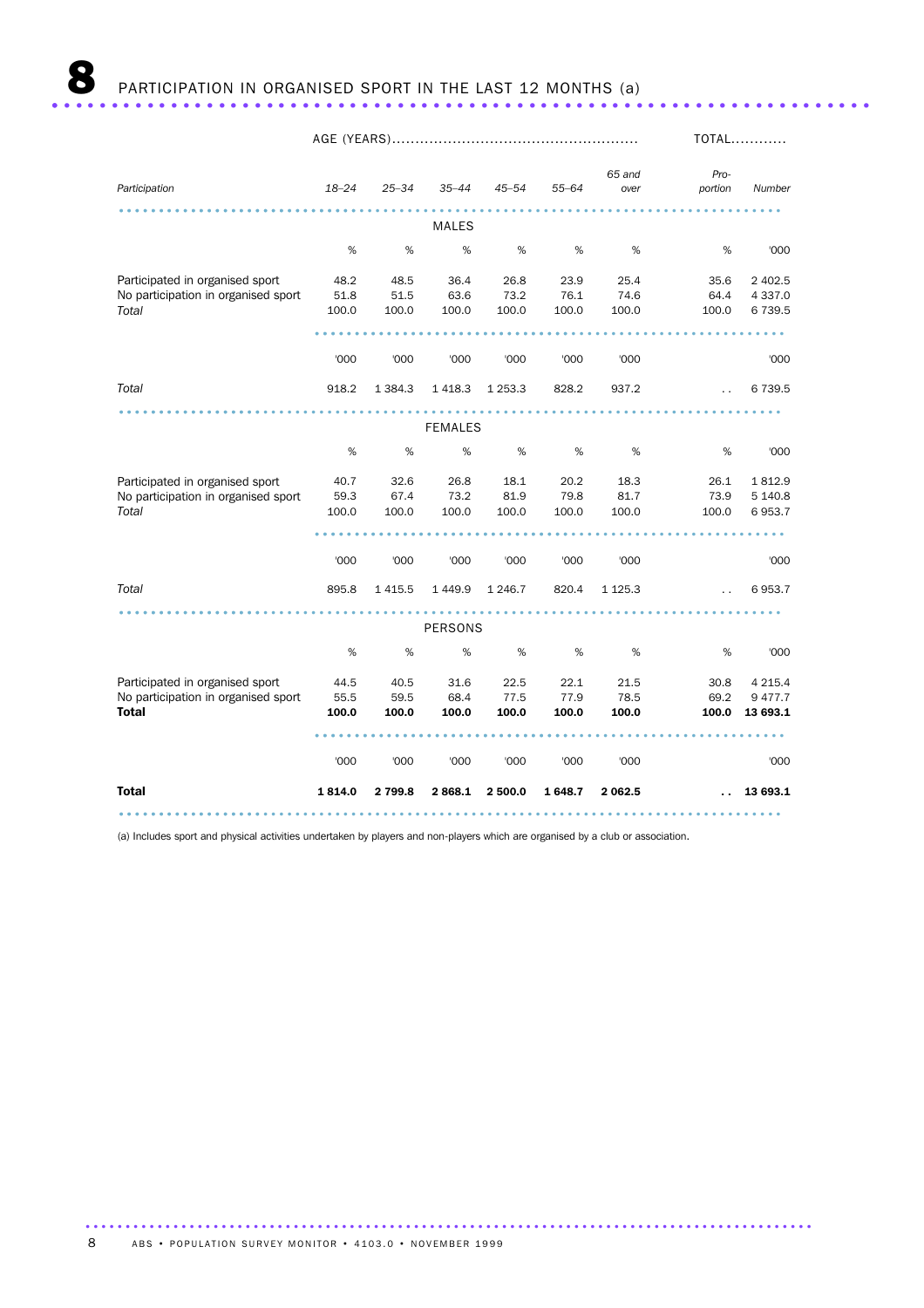|                                                         |                |              |                |              |                 |                |                      | TOTAL             |  |  |
|---------------------------------------------------------|----------------|--------------|----------------|--------------|-----------------|----------------|----------------------|-------------------|--|--|
|                                                         |                |              |                |              |                 |                |                      |                   |  |  |
| Steps taken                                             | $18 - 24$      | $25 - 34$    | $35 - 44$      | $45 - 54$    | $55 - 64$       | 65 and<br>over | Pro-<br>portion      | Number            |  |  |
|                                                         |                |              |                |              |                 |                |                      |                   |  |  |
| MALES                                                   |                |              |                |              |                 |                |                      |                   |  |  |
|                                                         | %              | %            | %              | %            | %               | %              | %                    | '000              |  |  |
| Step taken to be a donor                                |                |              |                |              |                 |                |                      |                   |  |  |
| Donor on drivers licence<br>Discussed willingness to be | 27.7<br>27.3   | 37.9<br>32.8 | 37.9<br>27.3   | 29.0<br>32.8 | 27.5<br>23.8    | 27.3<br>18.3   | 32.1<br>27.8         | 2 161.9<br>1871.1 |  |  |
| a donor with family                                     |                |              |                |              |                 |                |                      |                   |  |  |
| Carry signed donor card                                 | $***$          | $*4.1$       | $*4.0$         | $*2.5$       | $***$           | $*4.3$         | 3.4                  | 226.7             |  |  |
| Total persons(a)                                        | 44.4           | 51.6         | 51.2           | 42.8         | 38.9            | 32.1           | 44.6                 | 3 008.5           |  |  |
| No steps taken to be a donor                            | 55.6           | 48.4         | 48.8           | 57.2         | 61.1            | 67.9           | 55.4                 | 3 7 3 1.0         |  |  |
| Total                                                   | 100.0          | 100.0        | 100.0          | 100.0        | 100.0           | 100.0          | 100.0                | 6 7 3 9.5         |  |  |
|                                                         |                |              |                |              |                 |                |                      |                   |  |  |
|                                                         |                |              |                |              |                 |                |                      |                   |  |  |
|                                                         | '000           | '000         | '000           | '000         | '000            | '000           |                      | '000              |  |  |
| Total                                                   | 918.2          | 1 3 8 4 . 3  | 1418.3         | 1 2 5 3 . 3  | 828.2           | 937.2          | $\ddot{\phantom{a}}$ | 6 7 3 9.5         |  |  |
|                                                         |                |              |                |              |                 |                |                      |                   |  |  |
|                                                         |                |              | <b>FEMALES</b> |              |                 |                |                      |                   |  |  |
|                                                         | $\%$           | %            | $\%$           | %            | %               | %              | %                    | '000              |  |  |
| Step taken to be a donor                                |                |              |                |              |                 |                |                      |                   |  |  |
| Donor on drivers licence                                | 26.9           | 41.3         | 41.0           | 39.7         | 32.8            | 18.2           | 34.4                 | 2 3 8 8.9         |  |  |
| Discussed willingness to be                             | 39.1           | 42.1         | 48.6           | 38.8         | 33.9            | 17.9           | 37.6                 | 2 614.5           |  |  |
| a donor with family<br>Carry signed donor card          | $*5.0$         | $*5.4$       | 8.8            | $*7.6$       | $^{\star\star}$ | $*3.4$         | 5.7                  | 399.7             |  |  |
| Total persons(a)                                        | 53.7           | 57.1         | 61.5           | 52.5         | 46.8            | 27.0           | 50.7                 | 3 5 2 4 . 3       |  |  |
|                                                         |                |              |                |              |                 |                |                      |                   |  |  |
| No steps taken to be a donor                            | 46.3           | 42.9         | 38.5           | 47.5         | 53.2            | 73.0           | 49.3                 | 3 4 29.3          |  |  |
| Total                                                   | 100.0          | 100.0        | 100.0          | 100.0        | 100.0           | 100.0          | 100.0                | 6953.7            |  |  |
|                                                         |                |              |                |              |                 |                |                      |                   |  |  |
|                                                         |                |              |                |              |                 |                |                      |                   |  |  |
|                                                         | '000           | '000         | '000           | '000         | '000            | '000           |                      | '000              |  |  |
| Total                                                   | 895.8          | 1 4 1 5.5    | 1449.9         | 1 246.7      | 820.4           | 1 1 2 5 . 3    | $\ddot{\phantom{a}}$ | 6953.7            |  |  |
|                                                         |                |              |                |              |                 |                |                      |                   |  |  |
|                                                         |                |              | <b>PERSONS</b> |              |                 |                |                      |                   |  |  |
|                                                         | %              | %            | $\%$           | %            | %               | %              | $\%$                 | '000              |  |  |
|                                                         |                |              |                |              |                 |                |                      |                   |  |  |
| Step taken to be a donor<br>Donor on drivers licence    | 27.3           | 39.6         | 39.5           | 34.3         | 30.1            | 22.3           | 33.2                 | 4 550.7           |  |  |
| Discussed willingness to be                             | 33.1           | 37.5         | 38.1           | 35.8         | 28.8            | 18.1           | 32.8                 | 4 4 8 5.6         |  |  |
| a donor with family                                     |                |              |                |              |                 |                |                      |                   |  |  |
| Carry signed donor card<br>Total persons(a)             | $*4.2$<br>49.0 | 4.7<br>54.4  | 6.4<br>56.4    | 5.0          | $*1.8$          | $*3.8$<br>29.3 | 4.6<br>47.7          | 626.4<br>6 532.8  |  |  |
|                                                         |                |              |                | 47.6         | 42.8            |                |                      |                   |  |  |
| No steps taken to be a donor                            | 51.0           | 45.6         | 43.6           | 52.4         | 57.2            | 70.7           | 52.3                 | 7 160.3           |  |  |
| <b>Total</b>                                            | 100.0          | 100.0        | 100.0          | 100.0        | 100.0           | 100.0          | 100.0                | 13 693.1          |  |  |
|                                                         |                |              |                |              |                 |                |                      |                   |  |  |
|                                                         | '000           | '000         | '000           | '000         | '000            | '000           |                      | '000              |  |  |
| <b>Total</b>                                            | 1814.0         | 2 799.8      | 2868.1         | 2 500.0      | 1648.7          | 2 062.5        |                      | 13 693.1          |  |  |
|                                                         |                |              |                |              |                 |                |                      |                   |  |  |

(a) Total number of persons who have taken steps to be an organ or tissue donor. The sum of the components is larger than the total as a number of persons may have taken more than one step.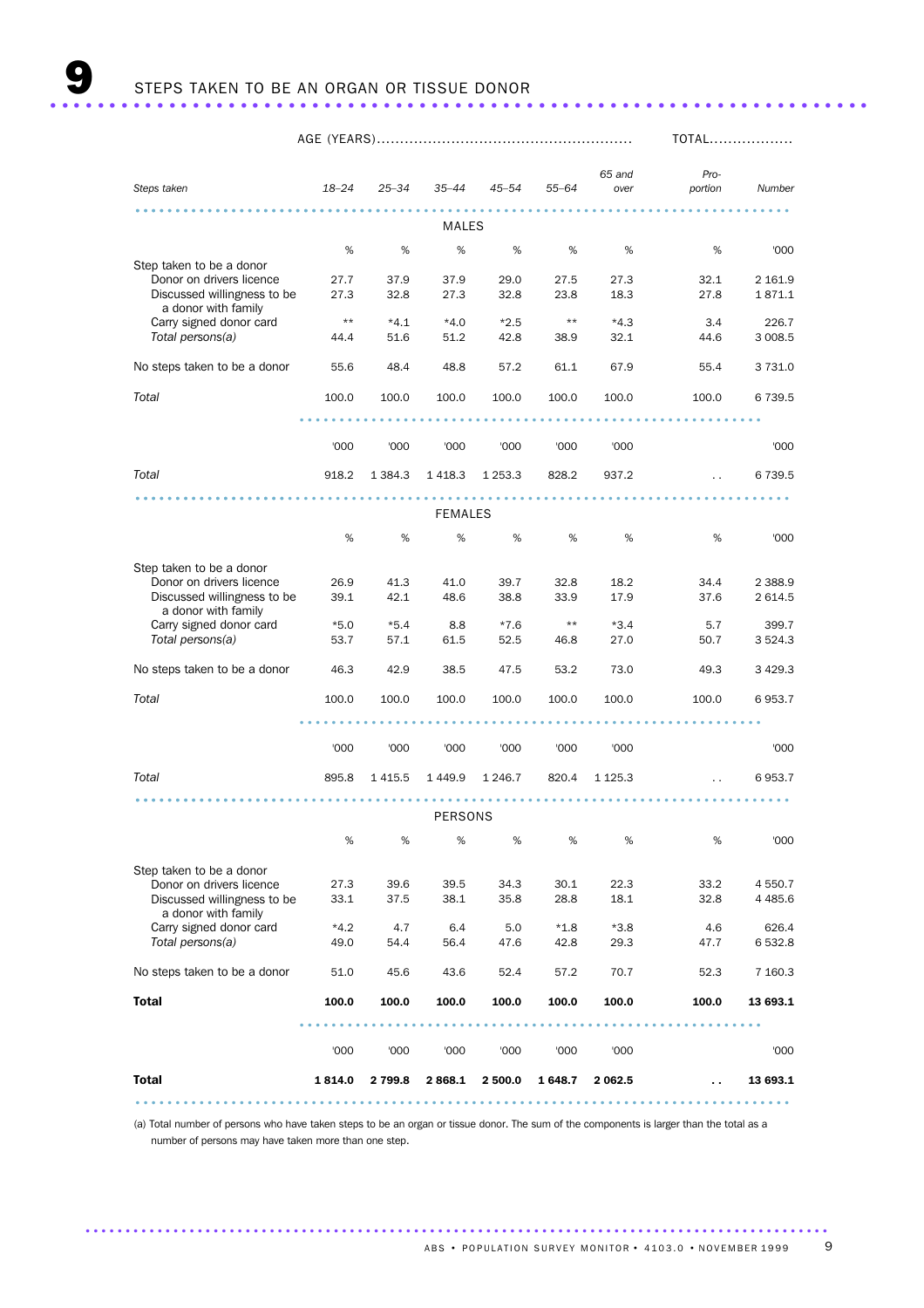# **10** WORK-RELATED INJURIES OR ILLNESSES IN THE LAST 12 MONTHS (a) ...................

|           | <b>TOTAL</b>    |                     |                                                           |                 |                                                                                                                 |             |
|-----------|-----------------|---------------------|-----------------------------------------------------------|-----------------|-----------------------------------------------------------------------------------------------------------------|-------------|
| $18 - 24$ | $25 - 34$       | $35 - 44$           | $45 - 54$                                                 | 55 and<br>over  | Pro-<br>portion                                                                                                 | Number      |
|           |                 |                     |                                                           |                 |                                                                                                                 |             |
| %         | %               | %                   | %                                                         | %               | %                                                                                                               | '000        |
| $*10.0$   | 14.4            | 17.5                | $*8.7$                                                    | $*6.2$          | 12.3                                                                                                            | 630.3       |
| 90.0      | 85.6            | 82.5                | 91.3                                                      | 93.8            | 87.7                                                                                                            | 4 4 9 7.4   |
| 100.0     | 100.0           | 100.0               | 100.0                                                     | 100.0           | 100.0                                                                                                           | 5 1 2 7 . 7 |
|           |                 |                     |                                                           |                 |                                                                                                                 |             |
| '000      | '000            | '000                | '000                                                      | '000            |                                                                                                                 | '000        |
| 816.1     | 1 280.2         | 1 3 2 4 . 7         | 1079.8                                                    | 627.0           | $\ddot{\phantom{a}}$                                                                                            | 5 1 2 7 . 7 |
|           |                 |                     |                                                           |                 |                                                                                                                 |             |
| %         | %               | %                   | %                                                         | %               | %                                                                                                               | '000        |
| 18.7      | $*7.5$          | $*7.3$              | 11.4                                                      | $*7.9$          | 10.2                                                                                                            | 450.7       |
| 81.3      | 92.5            | 92.7                | 88.6                                                      | 92.1            | 89.8                                                                                                            | 3971.0      |
| 100.0     | 100.0           | 100.0               | 100.0                                                     | 100.0           | 100.0                                                                                                           | 4 4 2 1.7   |
|           |                 |                     |                                                           |                 | <b>Allen Ad</b>                                                                                                 |             |
| '000      | '000            | '000                | '000                                                      | '000            |                                                                                                                 | '000        |
| 742.5     | 1 0 9 0.7       | 1 1 9 6.5           | 962.2                                                     | 429.9           | $\ddot{\phantom{a}}$                                                                                            | 4 4 2 1.7   |
|           |                 |                     |                                                           |                 |                                                                                                                 |             |
| %         | %               | %                   | %                                                         | %               | %                                                                                                               | '000        |
| 14.2      | 11.2            | 12.6                | 9.9                                                       | $*6.9$          | 11.3                                                                                                            | 1 0 8 1 .0  |
| 85.8      | 88.8            | 87.4                | 90.1                                                      | 93.1            | 88.7                                                                                                            | 8 4 6 8.4   |
| 100.0     | 100.0           | 100.0               | 100.0                                                     | 100.0           | 100.0                                                                                                           | 9 5 4 9.4   |
|           |                 |                     |                                                           |                 | $\begin{array}{cccccccccccccc} \bullet & \bullet & \bullet & \bullet & \bullet & \bullet & \bullet \end{array}$ |             |
|           |                 |                     |                                                           |                 |                                                                                                                 | '000        |
|           |                 |                     |                                                           |                 |                                                                                                                 | 9 5 4 9.4   |
|           | '000<br>1 558.5 | '000<br>2 3 7 0 . 9 | MALES<br><b>FEMALES</b><br>PERSONS<br>'000<br>2 5 2 1 . 1 | '000<br>2 042.0 | '000<br>1 0 5 6.8                                                                                               |             |

...........................................................................................

(a) Only includes persons who have worked in the last 12 months.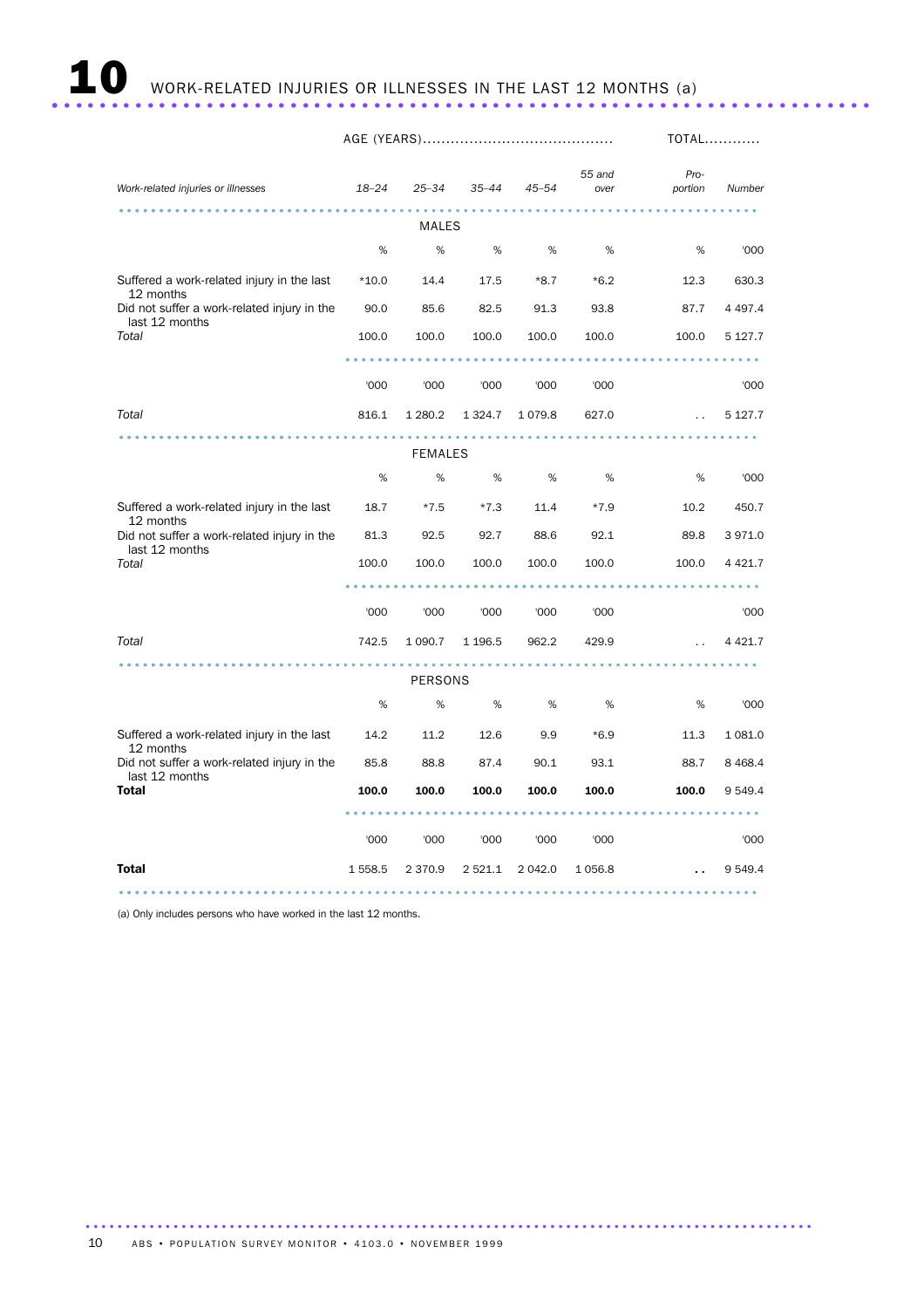

|                                                                                                              | AGE (YEARS)                     |                               | TOTAL                           |                                                  |
|--------------------------------------------------------------------------------------------------------------|---------------------------------|-------------------------------|---------------------------------|--------------------------------------------------|
| Influenza vaccination                                                                                        | $50 - 64$                       | 65 and<br>over                | Pro-<br>portion                 | Number                                           |
|                                                                                                              | MALES                           |                               |                                 |                                                  |
|                                                                                                              | %                               | %                             | %                               | '000                                             |
| Had an influenza vaccination in 1999<br>Did not have an influenza vaccination in 1999<br>Don't Know          | 76.0<br>$\star\star$            | 22.8 67.9<br>32.1<br>$**$     | 40.9<br>58.3<br>$\star\star$    | 954.8<br>1 3 6 2.2<br>$***$                      |
| Total                                                                                                        | 100.0                           | 100.0                         | 100.0                           | 2 3 3 4 . 7                                      |
|                                                                                                              |                                 |                               | .                               |                                                  |
|                                                                                                              | '000                            | '000                          |                                 | '000                                             |
| Total                                                                                                        | 1 3 9 7 .5                      | 937.2                         | <b>Contractor</b>               | 2 3 3 4.7                                        |
|                                                                                                              | <b>FEMALES</b>                  |                               |                                 |                                                  |
|                                                                                                              | %                               | %                             | %                               | '000                                             |
| Had an influenza vaccination in 1999<br>Did not have an influenza vaccination in 1999<br>Don't Know<br>Total | 23.3<br>74.0<br>$*2.6$<br>100.0 | 64.7<br>35.3<br>$**$<br>100.0 | 42.1<br>56.4<br>$*1.4$<br>100.0 | 1 0 4 4.4<br>1 3 9 9.3<br>$*35.5$<br>2 4 7 9 . 3 |
|                                                                                                              |                                 |                               |                                 |                                                  |
|                                                                                                              | '000                            | '000                          |                                 | '000                                             |
| Total                                                                                                        |                                 | 1 353.9 1 1 25.3              | <b>SALE</b>                     | 2 4 7 9 . 3                                      |
|                                                                                                              | PERSONS                         |                               |                                 |                                                  |
|                                                                                                              | %                               | %                             | %                               | '000                                             |
| Had an influenza vaccination in 1999<br>Did not have an influenza vaccination in 1999<br>Don't Know          | 23.0<br>75.0<br>$*1.9$          | 66.2<br>33.8<br>$**$          | 41.5<br>57.4<br>$*1.1$          | 1999.2<br>2 761.6<br>*53.2                       |
| <b>Total</b>                                                                                                 | 100.0                           | 100.0                         | 100.0                           | 4 8 1 4 .0                                       |
|                                                                                                              |                                 |                               |                                 |                                                  |
|                                                                                                              | '000                            | '000                          |                                 | '000                                             |
| <b>Total</b>                                                                                                 | 2 751.5                         | 2 062.5                       | ο.                              | 4 8 1 4 .0                                       |
|                                                                                                              |                                 |                               |                                 |                                                  |

(a) Includes influenza vaccinations received during the period January to November 1999.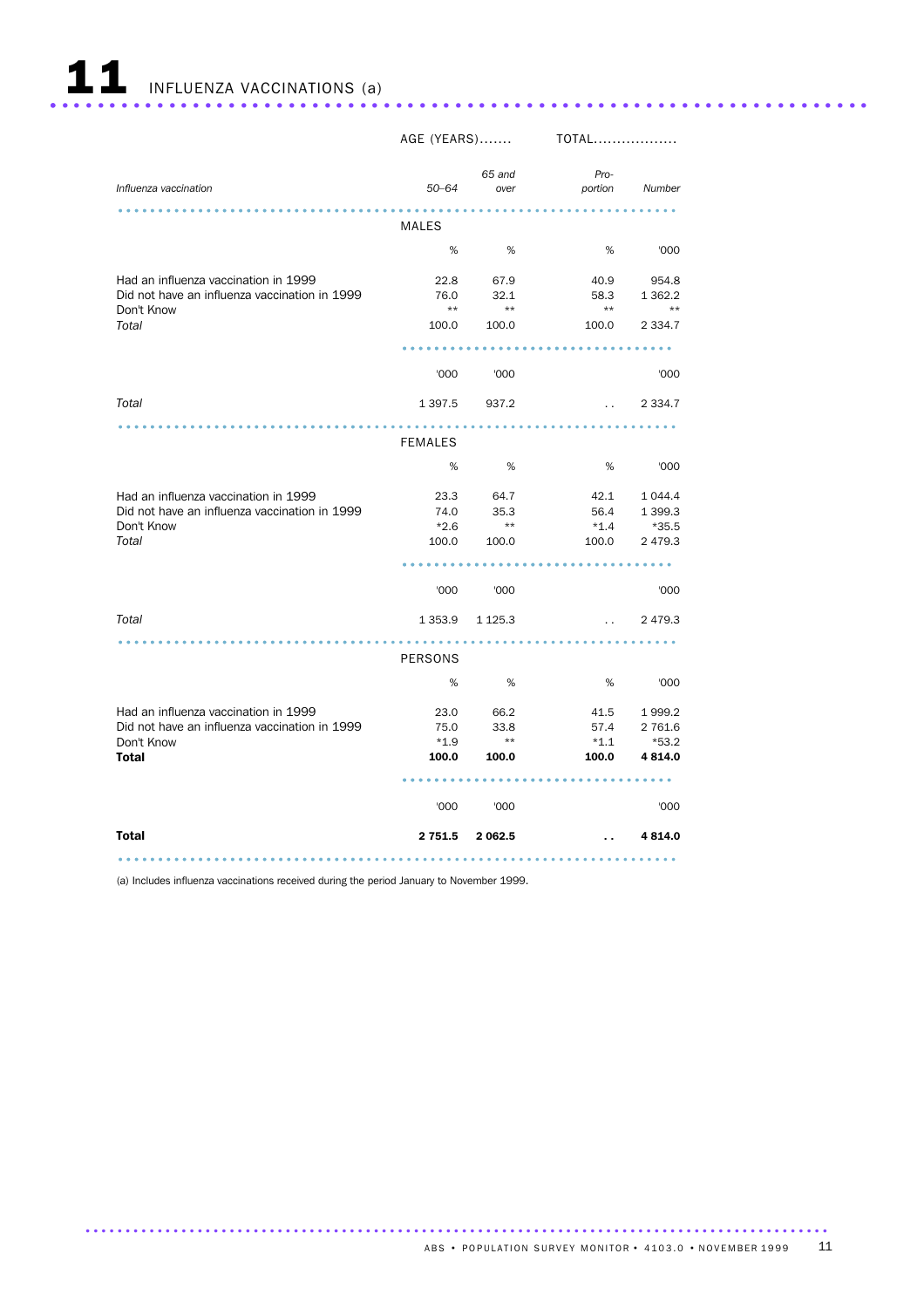# EXPLANATORY NOTES

# INTRODUCTION 1 The Population Survey Monitor (PSM) is a quarterly household survey of approximately 3,000 households conducted throughout Australia. The PSM is designed to meet the needs of government agencies for household data. It is a user-funded survey where clients pay to include the topic of their choice. Questions for each client's topic and a set of core questions are asked of a randomly selected person aged 18 years or over within the selected household. LIST OF TOPICS NOVEMBER 1999 2 This publication presents summary results of the PSM conducted in November 1999. The topics included in this publication are as follows: Fire safety measures 3 Contains data on the type of fire safety measures installed or followed in private dwellings. Computer usage 4 Contains data on the use of computing technology in the home. Consumer expectations 5 Contains data on the anticipated purchases by households of major items in the March quarter 2000. Housing 6 Contains data on tenure of current residence. Satisfaction with police services 7 Contains data on community attitudes to police services. Organised sport 8 Contains data on the sporting and physical activities undertaken by persons aged 18 years and over in the last 12 months. Organ donations 9 Contains data on persons who have taken steps to be an organ or tissue donor. Occupational Health and Safety 10 Contains data on persons who suffered a work-related injury or became aware of a work-related illness in the last 12 months. Immunisation 11 Contains data on persons who had an influenza vaccination during the period January to November 1999.

...........................................................................................

12 ABS • POPULATION SURVEY MONITOR • 4103.0 • NOVEMBER 1999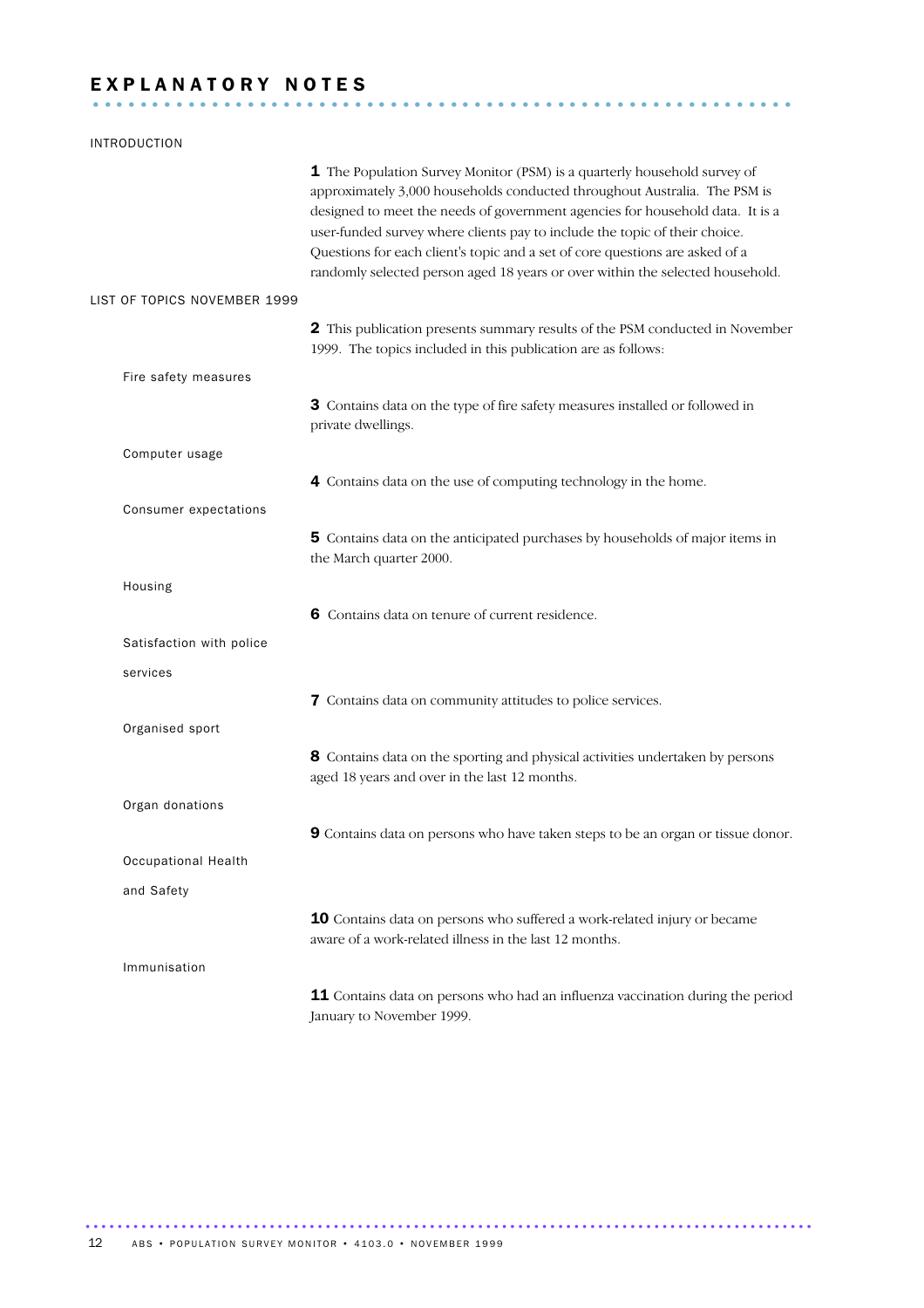# E X P L A N A T O R Y N O T E S *continued* ...........................................................

#### SCOPE AND COVERAGE

12 All usual residents in private households are included in the PSM. The survey covers rural and urban areas across all States and Territories of Australia, except sparsely settled and Indigenous areas, which accounts for approximately 85,000 persons aged 18 years and over.The exclusion of these persons will have only a minor impact on any aggregate estimates that are produced for individual States and Territories, with the exception of the Northern Territory where such persons account for approximately 19% of the population. All persons living in non-private dwellings are excluded. SAMPLE SIZE

> **13** For each quarterly survey, an initial sample of approximately 4,000 private dwellings is chosen. The sample is sufficient to provide quarterly data for Australia and annual data for the States and Territories at an acceptable level of accuracy and reliability. Sample loss is allowed for through factors such as vacant dwellings inadvertently selected in the sample, non-contacts, persons out of scope, etc.

#### EXPECTED SAMPLE DISTRIBUTION

14 Details of the approximate sample distribution for a quarterly PSM are set out below:

|                        | JEIOW: |  |  |  |  |  |  |  |  |  |  |  |  |  |  |  |  |
|------------------------|--------|--|--|--|--|--|--|--|--|--|--|--|--|--|--|--|--|
|                        |        |  |  |  |  |  |  |  |  |  |  |  |  |  |  |  |  |
| New South Wales<br>482 |        |  |  |  |  |  |  |  |  |  |  |  |  |  |  |  |  |
| Victoria<br>416        |        |  |  |  |  |  |  |  |  |  |  |  |  |  |  |  |  |

| Total                        | 3023 |
|------------------------------|------|
| Australian Capital Territory | 375  |
| Northern Territory           | 250  |
| Tasmania                     | 375  |
| Western Australia            | 375  |
| South Australia              | 375  |
| Oueensland                   | 375  |
| Victoria                     | 416  |

#### DATA COLLECTION

15 Information is obtained in the PSM by personal interviews with adult members of selected households. Interviewers for the PSM are selected from a panel of trained interviewers who have extensive experience in conducting household surveys.

16 The willing cooperation of selected households is sought. Measures taken to encourage cooperation and maximise response include:

- decay advice to selected households by letter, accompanied by an information brochure explaining that their dwelling has been selected for the survey, the purposes of the survey, its official nature and the confidentiality of the information collected.
- through call-backs and follow-up at selected dwellings every effort is made to contact the occupants of each selected dwelling and to conduct the survey in those dwellings.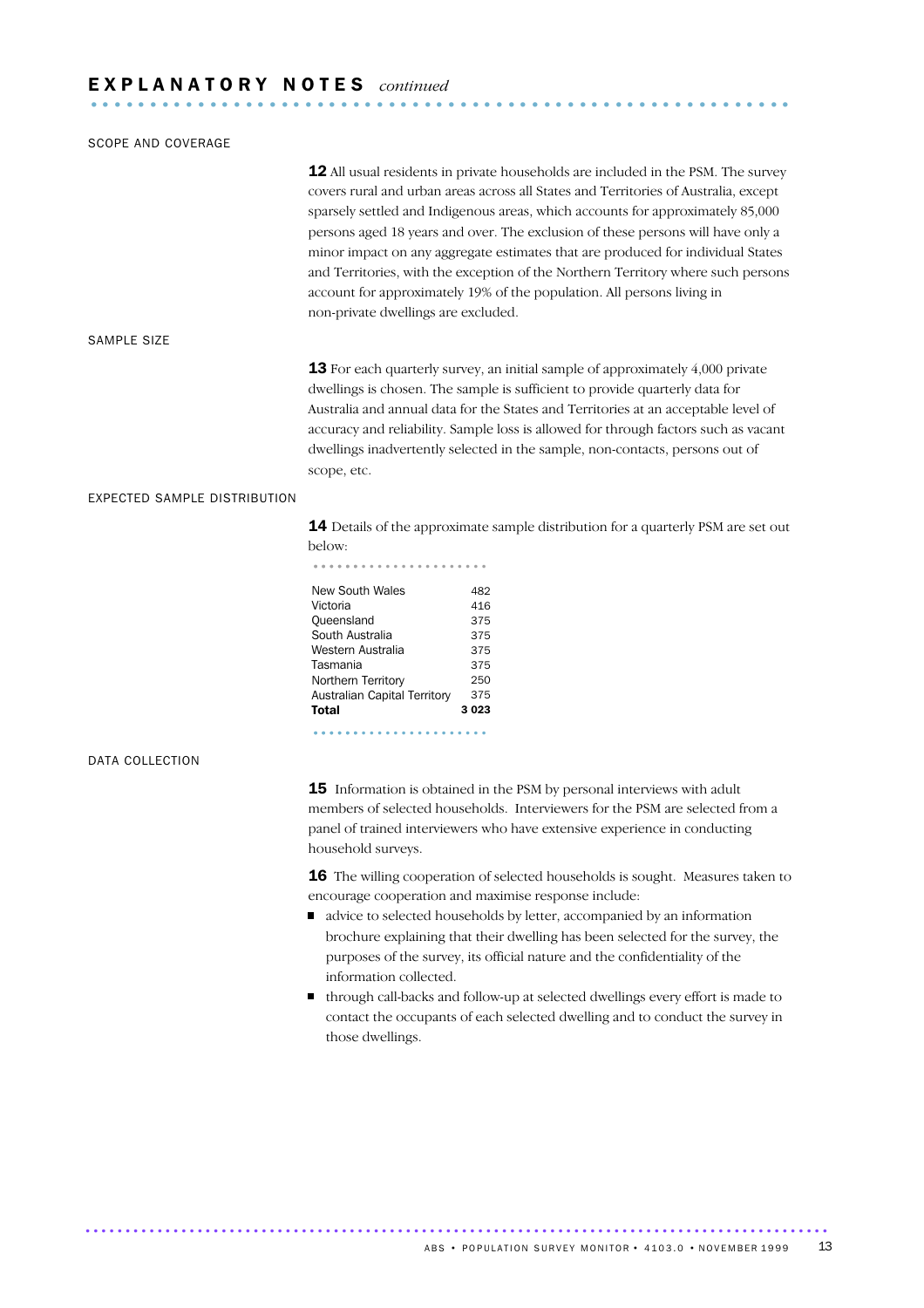#### ESTIMATION PROCEDURE

**17** Estimates obtained from the survey are derived using a complex ratio estimation procedure that ensures that the survey estimates conform to an independently estimated distribution of the total population by age, sex and area, (rather than to the age-sex-area distribution within the sample itself). The estimation procedure is designed to adjust estimates in such a way as to reduce any non-response bias by adjusting the weights of persons' records in each age-sex-area cell to compensate for under-enumeration in that cell.

18 Expansion factors or 'weights' are inserted into each person's record to enable the data provided by these persons to be expanded to provide estimates relating to the whole population within the scope of the survey.

#### RELIABILITY OF ESTIMATES

- 19 The two types of error possible in an estimate based on a sample survey are:
- Non-sampling error which arises from inaccuracies in collecting, recording and processing the data. The most significant of these errors are:
	- misreporting of data items
	- deficiencies in coverage
	- non-response processing errors

Every effort is made to minimise these errors by the careful design of questionnaires, intensive training and supervision of interviewers and efficient data processing procedures.

Sampling error occurs because a sample, rather than the entire population is surveyed. One measure of the likely difference resulting from not including all persons in the survey is given by the standard error (see Technical Notes pages 15 and 16).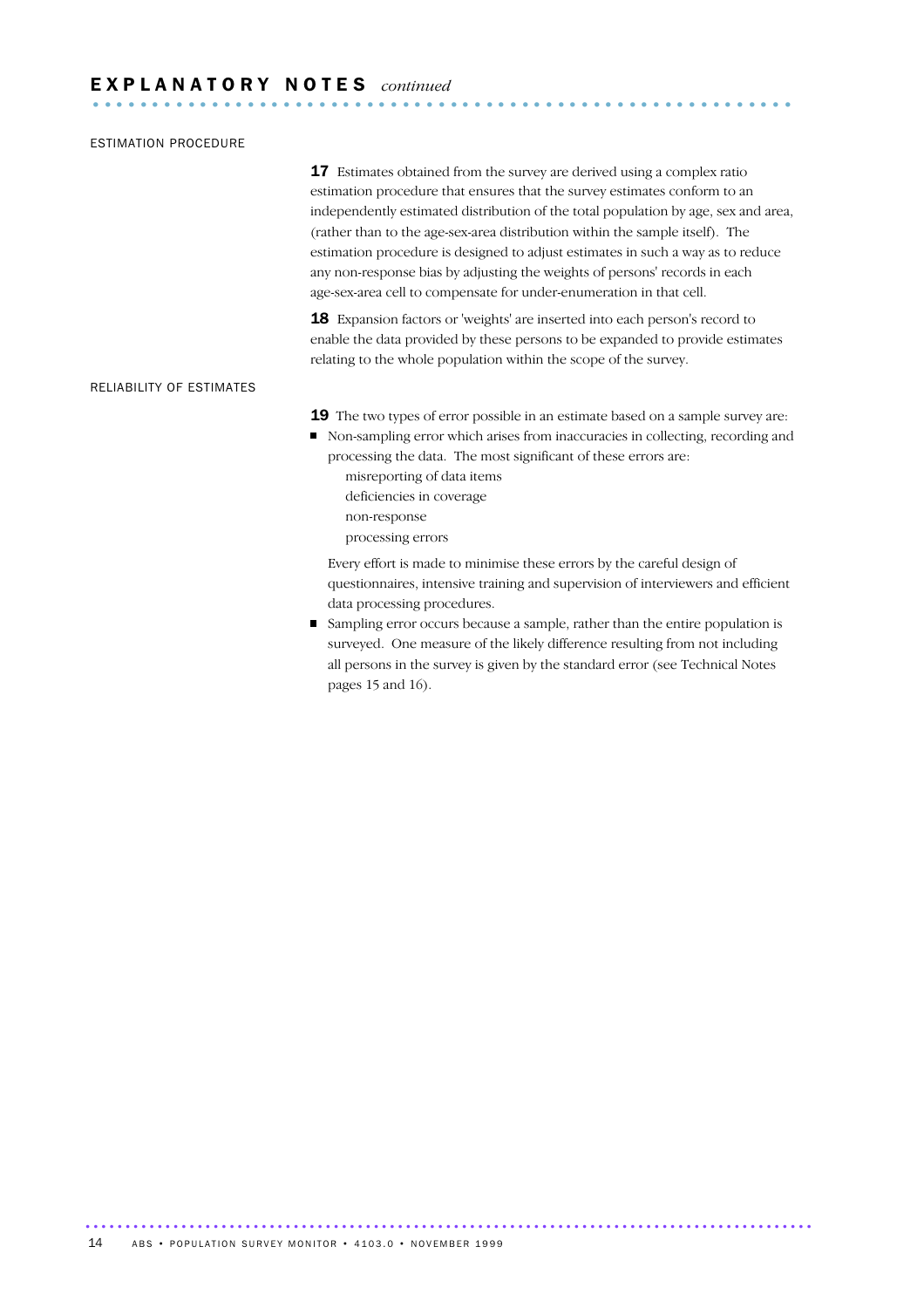1 As the estimates in this publication are based on information obtained from occupants of a sample of dwellings they are subject to sampling variability, that is, the estimates may differ from those that would have been produced if all dwellings had been included in the survey. One measure of the likely difference is given by the standard error (see table A1, page 16), which estimates the extent to which an estimate might have varied by chance because only a sample of dwellings was included. There are about two chances in three (67%) that a sample estimate will vary by less than one standard error from the number that would have been obtained if all dwellings had been included, and about 19 chances in 20 (95%) that the difference will be less than two standard errors.

2 Another measure of the likely difference is the relative standard error (RSE), (see table A2, page 16) which is obtained by expressing the standard error as a percentage of the estimate. The RSE is a useful measure in that it provides an immediate indication of the percentage of errors likely to have occurred due to sampling.

**3** From table 3 an estimated 491,100 households intend to purchase a computer in the March quarter. Referring to table A1 of standard errors (on page 16), an estimate of 491,100 has a standard error of approximately 30,000. There are two chances in three that the number that would have been produced if all dwellings had been included in the survey is between 461,100 and 521,100 (i.e. 491,100 plus or minus 30,000). There are about 19 chances in 20 that the number lies between 431,100 and 551,100 (i.e. 491,100 plus or minus 60,000).

4 Particular care should be taken when comparing figures. It is not correct to assume that an apparent difference between figures is actually significant. Such an estimate is subject to sampling error. An approximate standard error (SE) of the difference between two estimates (x–y) may be calculated by the following formula:

$$
SE(x - y) = \sqrt{[SE(x)]^{2} + [SE(y)]^{2}}
$$

While this formula will only be exact for differences between separate and uncorrelated characteristics of sub-populations, it is expected to provide a good approximation for all differences likely to be of interest in this publication.

5 As the table of standard errors shows, the size of the standard error increases with the size of the estimate. However, the smaller the estimate the higher the RSE. Thus, large estimates will be relatively more reliable than smaller estimates. Very small estimates are subject to such high standard errors (relative to the size of the estimate) and their value for most practical purposes is unreliable. In the tables in this publication, only estimates with RSEs of 25% or less and percentages based on such estimates are considered sufficiently reliable for most purposes. Estimates with a RSE between 25% and 50% have been included but are preceded by an asterisk (e.g. \*2.8) to indicate that they should be treated with caution and viewed as being merely indicative of the magnitude involved. Estimates with a RSE greater than 50% have not been included and have been replaced by \*\*.

6 This publication contains tables which relate to different populations. Standard errors may vary depending on the population and care should be taken to use the appropriate columns in tables A1 and A2.

7 For tables 1, 2, 3, 4, 5, and 6 the columns headed *HOUSEHOLDS - Nov 1999 - Aust* should be used.

8 For tables 7, 8, 9, 10, and 11 the columns headed *PERSONS 18+ YEARS - Nov 1999 - Aust* should be used..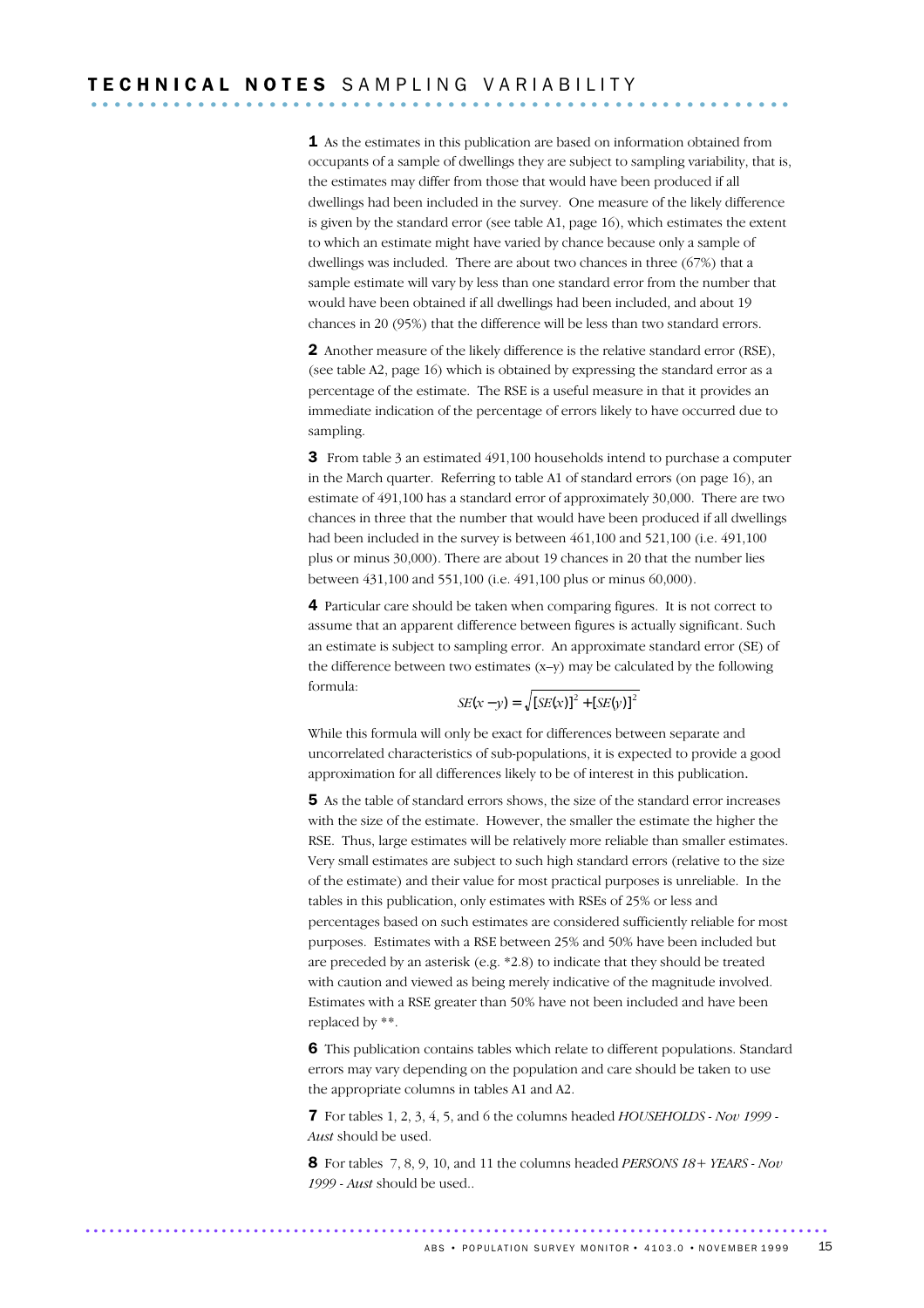A<sub>1</sub> STANDARD ERRORS OF ESTIMATES

......................................................... ........................................................

|          | PERSONS 18+ YEARS | <b>HOUSEHOLDS</b> |
|----------|-------------------|-------------------|
| Size of  | Nov 1999          | Nov 1999          |
| estimate | Aust              | Aust              |
| '000     | '000              | '000              |
|          |                   |                   |
| 5        | . .               | 3.6               |
| 10       | 7.1               | 5.1               |
| 20       | 10.5              | 7.3               |
| 50       | 17.0              | 11.3              |
| 100      | 23.8              | 15.5              |
| 200      | 32.4              | 20.9              |
| 500      | 46.6              | 30.2              |
| 800      | 55.2              | 35.0              |
| 1 0 0 0  | 59.5              | 39.2              |
| 1500     | 67.7              | 43.4              |
| 2 0 0 0  | 73.8              | 50.1              |
|          |                   |                   |

A2 RELATIVE STANDARD ERRORS OF ESTIMATES

|                     | PERSONS 18+ YEARS | <b>HOUSEHOLDS</b> |
|---------------------|-------------------|-------------------|
| Size of<br>estimate | Nov 1999<br>Aust  | Nov 1999<br>Aust  |
| '000                | %                 | %                 |
|                     |                   |                   |
| 5                   | $\sim$            | 71.2              |
| 10                  | 70.1              | 51.3              |
| 20                  | 52.3              | 36.4              |
| 50                  | 34.0              | 22.6              |
| 100                 | 23.8              | 15.5              |
| 200                 | 16.2              | 10.4              |
| 500                 | 9.4               | 6.0               |
| 800                 | 6.9               | 4.4               |
| 1 0 0 0             | 6.0               | 3.9               |
| 1500                | 4.6               | 2.9               |
| 2 0 0 0             | 3.7               | 2.5               |
|                     |                   |                   |

......................................................... ........................................................

........................................................................................... 16 ABS • POPULATION SURVEY MONITOR • 4103.0 • NOVEMBER 1999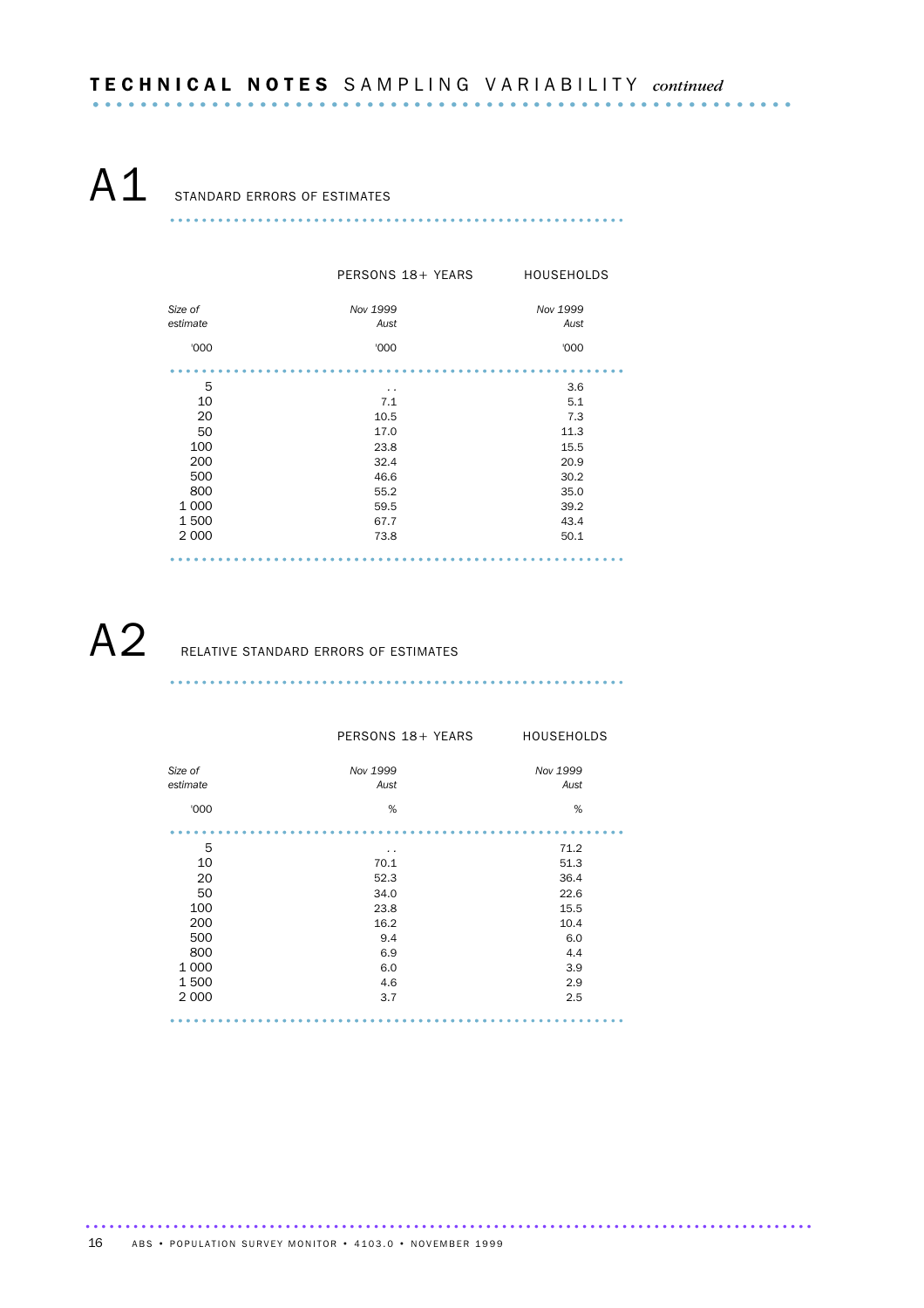## G L O S S A R Y ...........................................................

| Age                                  | The age of persons on their last birthday.                                                                                                                                                                                                                                                                                                                                                                                                                                                                                              |
|--------------------------------------|-----------------------------------------------------------------------------------------------------------------------------------------------------------------------------------------------------------------------------------------------------------------------------------------------------------------------------------------------------------------------------------------------------------------------------------------------------------------------------------------------------------------------------------------|
| Computer                             | Portable, desktop and dedicated computers, and items such as pocket computers<br>or 'personal organisers' which can be plugged into larger computers, are<br>considered to be computers if they are usually in working order.                                                                                                                                                                                                                                                                                                           |
| Consumer expectations                | See 'Households intending to purchase'.                                                                                                                                                                                                                                                                                                                                                                                                                                                                                                 |
| Dwelling structure                   | Categories include; separate house: where a house stands separately in its own<br>grounds separated from other dwellings by at least a metre, semi-detached, row<br>or terrace house: where the dwelling has its own private grounds and no other<br>dwelling above or below it, flat or apartment: these dwellings do not have their<br>own private grounds and usually share a common entrance, foyer or stairwell.                                                                                                                   |
| External sprinkler                   | A heavy duty sprinkler capable of wetting the home externally in order to help it<br>become fire resistant.                                                                                                                                                                                                                                                                                                                                                                                                                             |
| <b>External water supply</b>         | Refers to a non-mains external water supply which is suitable for fighting fire. It<br>includes pools, dams or creeks.                                                                                                                                                                                                                                                                                                                                                                                                                  |
| Fire blanket                         | Fire blankets are used to extinguish small fires, and fires involving cooking oils<br>and fats. The blankets may also be used as a thermal barrier against radiated heat<br>and to control clothing fires.                                                                                                                                                                                                                                                                                                                              |
| Fire evacuation plan                 | Refers to any fire evacuation plan that the respondent has set out in case of an<br>emergency. For example, how residents should evacuate the building, and what<br>they should do once they have evacuated the building.                                                                                                                                                                                                                                                                                                               |
| Fire extinguisher                    | A fire extinguisher is a container that contains either water, carbon dioxide or<br>foam and is designed to spray at and extinguish fires.                                                                                                                                                                                                                                                                                                                                                                                              |
| Fire sprinkler system                | A fire sprinkler system is usually installed in the ceiling and is an automatic<br>sprinkler which is activated by heat or smoke.                                                                                                                                                                                                                                                                                                                                                                                                       |
| Household                            | A group of one or more persons in a private dwelling who consider themselves to<br>be separate from other persons (if any) in the dwelling, and who make regular<br>provision to take meals separately from other persons, i.e. at other times or in<br>different rooms. Lodgers who receive accommodation but not meals are treated<br>as separate households. Boarders who receive both accommodation and meals<br>are not treated as separate households. A household may consist of any number<br>of family and non-family members. |
| Household income                     | Household income is the sum of personal income from all members of the<br>household aged 15 years and over. Personal income is gross income from all<br>sources and includes government pensions/benefits, workers compensation,<br>royalties, rent, etc. It excludes money from the sale of assets, gambling, lottery<br>wins, gifts, bequests or lump sum settlements.                                                                                                                                                                |
| Households' intending to<br>purchase | A household in which any person within the household expects to buy, pay for<br>or make some payment towards an item with an individual worth of \$200 or<br>more for a household item or \$500 or more for other items. Planned purchases<br>must be for the period 1 January 2000 to 31 March 2000.                                                                                                                                                                                                                                   |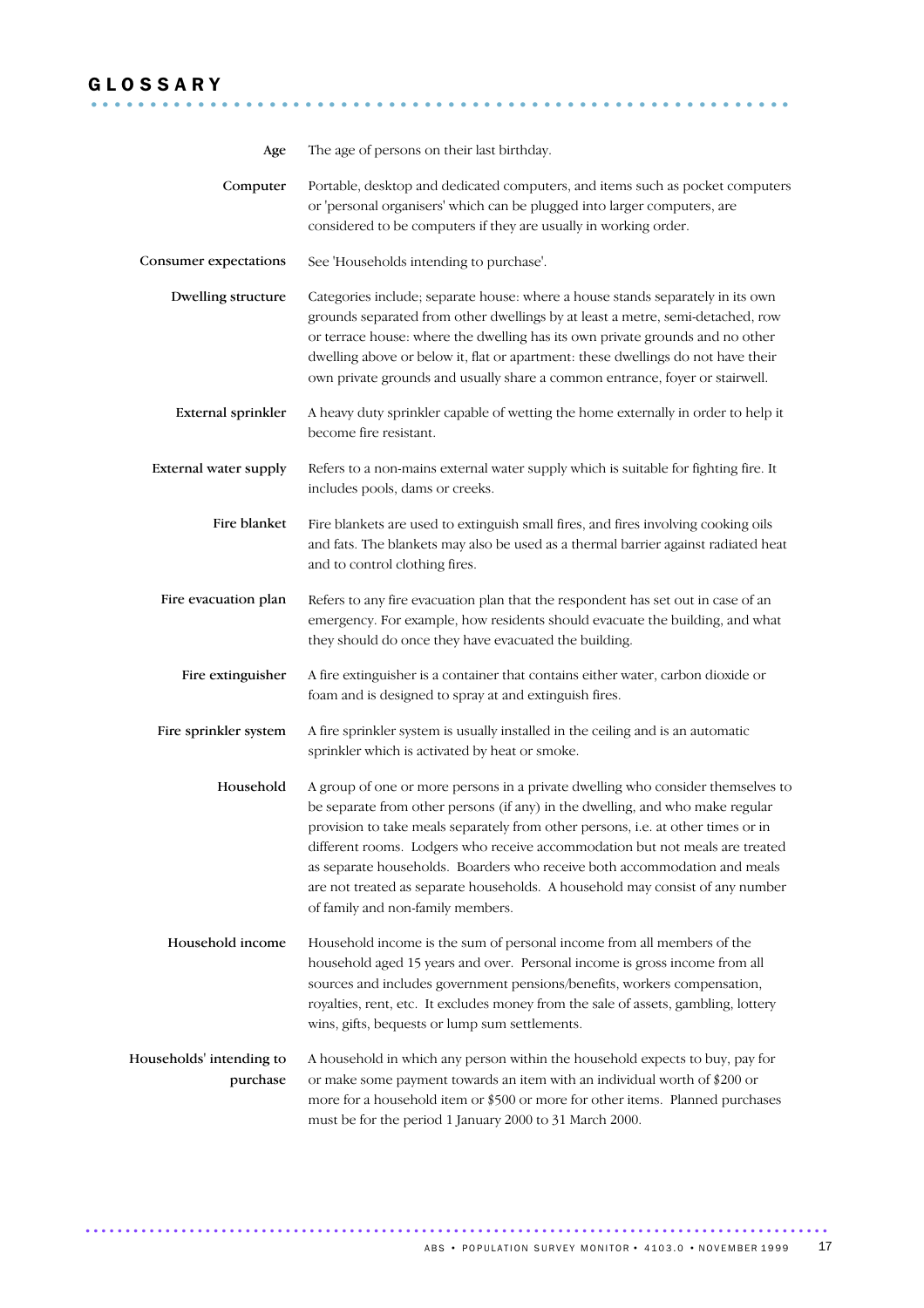## G L O S S A R Y *continued* ...........................................................

| Influenza vaccination            | Commonly referred to as a flu injection or flu shot.                                                                                                                                                                                                                                                                                      |
|----------------------------------|-------------------------------------------------------------------------------------------------------------------------------------------------------------------------------------------------------------------------------------------------------------------------------------------------------------------------------------------|
| Metropolitan                     | Refers to the capital city statistical divisions. These delimit an area which is stable<br>for general statistical purposes. The boundary is defined to contain the<br>anticipated development of the city for a period of at least 20 years. They contain<br>more than just the urban centre, and represent the city in the wider sense. |
| Organ donations                  | An indication by persons of their willingness to donate their organs or tissue in<br>the event of their death.                                                                                                                                                                                                                            |
| Organised sport                  | Sport and physical activities that are organised by a club or association.                                                                                                                                                                                                                                                                |
| Police services                  | Services provided by officers of Federal and State police departments.                                                                                                                                                                                                                                                                    |
| Private renters                  | Private renters rent their home from a private landlord or real estate agent.                                                                                                                                                                                                                                                             |
| Public renters                   | Public renters rent their home from a government agency whose main activity is<br>to provide housing to the public. This does not include government<br>departments that provide housing to their employees.                                                                                                                              |
| Removal of external fuel sources | Refers to removal of all possible sources of fuel for a bushfire. This includes such<br>measures as removing overhanging trees, removing dry leaves/firewood from<br>around the home etc.                                                                                                                                                 |
| Safety switch/circuit breaker    | A safety switch/circuit breaker is a device intended to isolate electricity supply to<br>protected circuits, socket outlets or electrical equipment in the event of a current<br>flow to earth which exceeds a predetermined value.                                                                                                       |
| Smoke detector/smoke alarm       | Smoke detectors or smoke alarms are used for the detection and warning of<br>smoke from fires and not for the detection of cigarette smoke.                                                                                                                                                                                               |
| Work-related injury or illness   | An injury or illness resulting from a work-related factor which may include<br>muscular strain, falling, tripping or slipping, being hit by a moving object or<br>hitting an object and mental stress.                                                                                                                                    |